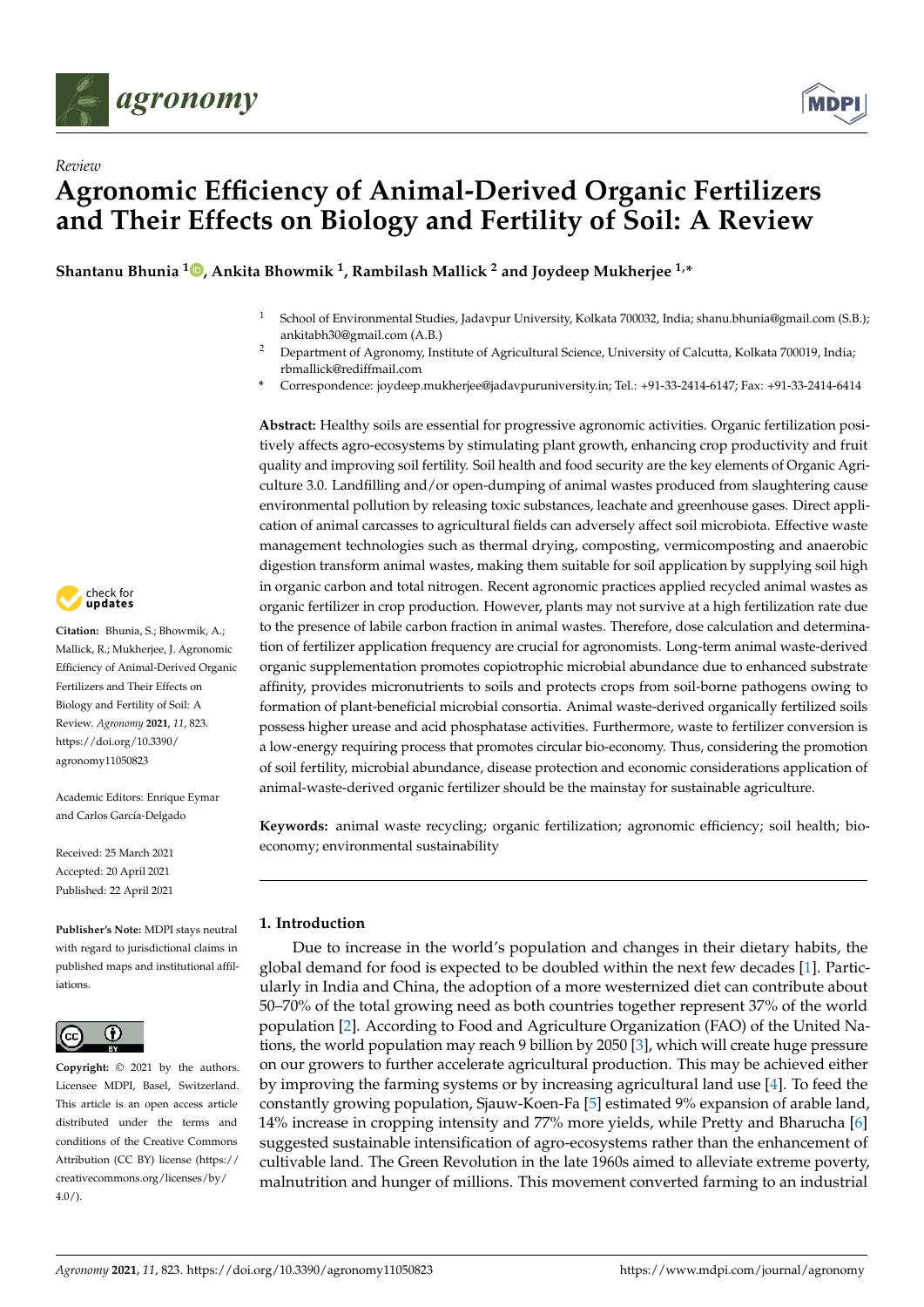system, which incorporated the application of modern machinery, the use of synthetic agrochemicals and genetically modified organisms to the agro-ecosystems [1]. Unfortunately, soil salinization caused by mineral weathering and human interventions and shortage of water has made extensive areas of the total cultivable lands unproductive [7].

Chemical fertilizers sustain short-term productivity of agro-ecosystems, while their indiscriminate use reduces soil fertility, adversely affects enzymatic activity and jeopardizes copiotrophic community [8]. Copiotrophs (i.e., fast growing, *r*-strategist), are a group of microorganisms that thrive in an environment rich in organic matter, particularly carbon. They are nutritionally opposite to oligotrophs (i.e., slow growing, *k*-strategist) that live in much lower C concentrations [9]. Surviving in a nutritionally deprived/rich environment must involve expression of different sets of genes among the copiotrophs and oligotrophs. Koch [10] stated the possible reasons for oligotrophs to succumb during challenges of too high nutrition are: (a) Sudden availability of too many transportable non-metabolic substances, (b) cell death due to osmotic swelling, (c) inappropriate SOS response that means blockage of DNA synthesis and (d) generation of inactive or variable but not cultivable cells. Conventional farming practices and associated synthetic fertilizations not only pollute ground water sources but also put an unbearable burden on our farmers [11]. The majority of these inorganic substances are persistent [12], not readily degraded by natural microorganisms, which can reduce soil viability and negatively affect the quality of produce [13]. Organic agriculture is thus going to be an effective alternative worldwide. Such practices encourage quality food production excluding the use of pesticides and synthetic fertilizers, and targets equilibrium in soil dynamics. The addition of animal-derived amendments to soils promotes plant growth, crop yield and fruit quality due to balanced supply of C, N and P as well as supplying micronutrients such as zinc  $(Zn)$ , manganese  $(Mn)$ , boron (B), copper (Cu) and iron (Fe) for crop improvement [14,15]. Organic farming makes the soil friable and fertile: It enhances cohesion of aggregates, accumulates massive organic matter (SOM) in soil and influences microbial communities and their co-occurrences [16]. Moreover, this can improve N use efficiency of crops significantly and reduce  $NH<sub>3</sub>$  loss through volatilization [17]. Increased SOM supports vigorous uptake of nutrients, provides food for indigenous microorganisms and contributes greater C sequestration in organic agro-ecosystems, as well as having a strong effect on soil aggregation [18,19]. Aggregation size, classes and stability also affect microbial communities of soil and their composition and diversity. For example, alpha- *Proteobacteria* was dominant in macro-aggregates with high SOM. Organic matter is divided into stable and labile fractions. Stable C fractions are highly resistant to microbial decomposition, while labile C proportions have a rapid turnover rate and are directly related to the plant nutrient supply [20]. Labile C fractions are *O*-substituted alkyl, carbonyl and methoxyl C generally abundant in animal waste that are readily available to copiotrophs as energy source [21]. Recently, Bhunia et al. [15] found copiotrophs to be abundant in soils fertilized with recycled slaughterhouse waste, although it could vary with the type of organic substances amended [16]. Simultaneously, organically treated soils attained higher urease, dehydrogenase and acid phosphatase activities, which have a key role in nutrient recycling and decomposition of soil organic matter [22]. Chae et al. [23] considered β-glucosidase as a biological indicator of soil ecosystem health. In addition, organic fertilizers protect crops from *Pythium*, *Fusarium*, *Verticillium*, *Phytopthora* and *Rhizoctonia* like soil-borne pathogens [24], while excessive chemical fertilization posed a greater risk of pest outbreak [13]. Currently, the worldwide crop production is reduced by 36% due to emerging diseases of plants and regular pest attacks [25]. The application of organic manures provides a source of food substrates of varying quality that invoked competitions among microbial communities changing the structure and function of resident soil microbiome [26]. Few studies suggested that the production of volatile and non-volatile toxic compounds released during the decomposition of supplied organic amendment can also be the attributor of plant disease suppression [27,28]. Sturz and Christie [29] documented parasitism, competition, antibiosis, and systematic induced resistance (SIR) as possible mechanisms for allelopathic exclusion of soil-borne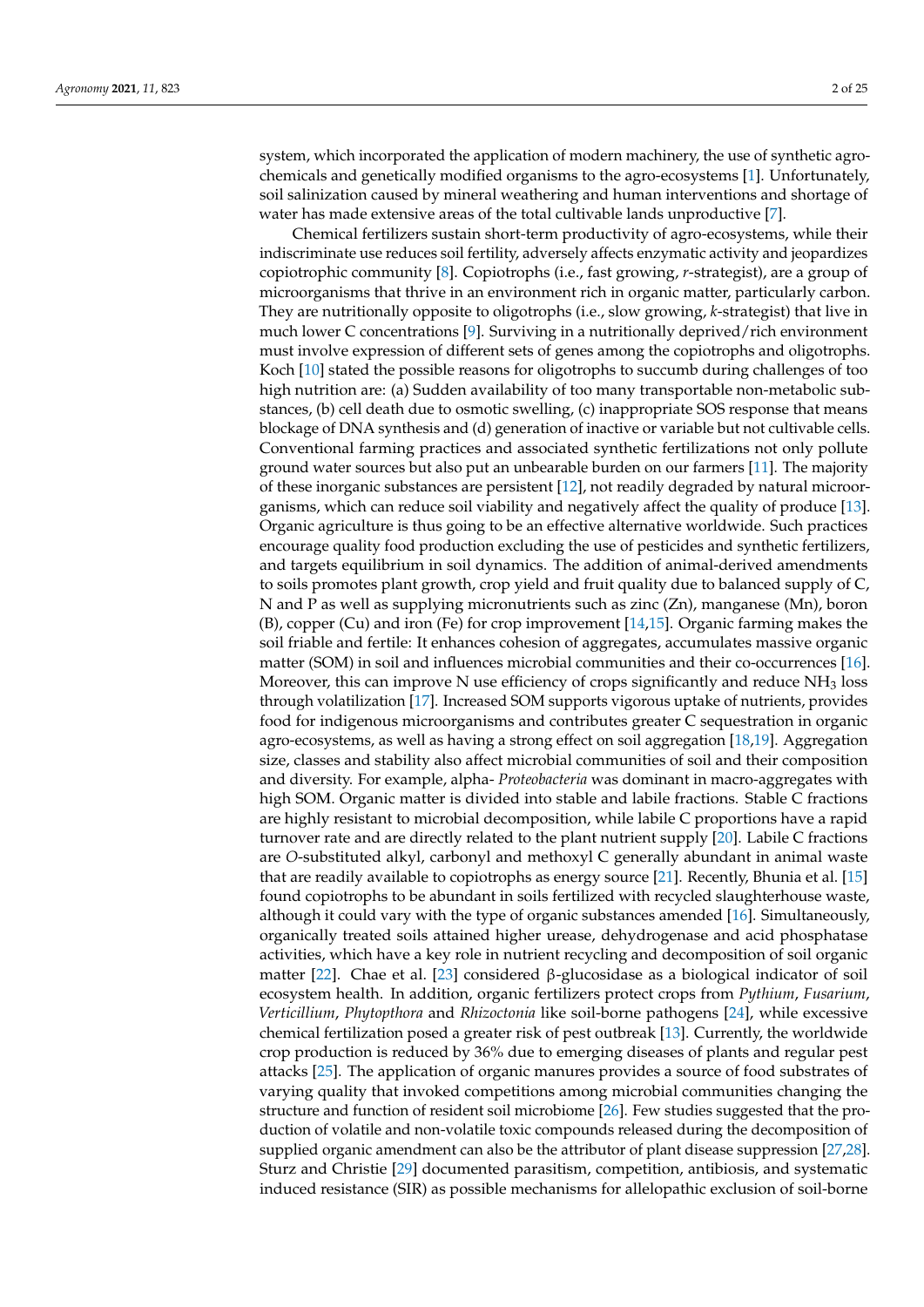phytopathogens. Organic cultivations may gain fast acceptance globally if adverse effects of inorganic substances are highlighted with fervor.

Over the last decade, livestock production in India has also expanded. Following the slaughtering of animals, meat sectors generate organic wastes in vast quantity, which comprises 45% of the animal body weight [30]. Due to lack of government policies and proper awareness, these are either incinerated or landfilled in developing countries like India. Landfilling and/or open disposal of livestock mortalities can pose a serious threat to environment as they are the latent reservoir of Avian influenza, *Salmonella*, *Bacillus*, *Brucella*, *Clostridium*, *Campylobacter* and bovine spongiform encephalopathy (BSE) [31]. In addition, dumping sites release various toxic compounds, leachate and  $CH<sub>4</sub>$  and  $CO<sub>2</sub>$ like major greenhouse gases (GHGs) together with annoyances from bad odors to their surroundings [32]. The unscientific management of such wastes carries calculable risks to human health. For example, zoonoses caused by the infectious livestock pathogens may increase the morbidity of farm workers [33]. Indeed, animal wastes are a rich source of organic nutrients and will propagate environmental pollution if they are not utilized responsibly. Agronomic practices with untreated animal waste can introduce organic pollutants in the agro-environment and increase the number of antibiotic-resistant bacteria in soil [1]. The propagation of antibiotic resistant genes in bacteria is driven by horizontal gene transfer (HGT), and rhizosphere soil has been considered as a major hotspot for HGT [34]. Interestingly, the accumulation of heavy metals in agricultural field due to repetitive overuse of animal-derived amendments and/or raw organic waste may enhance antibiotic resistance in indigenous bacterial population [35]. The evolutionary theory of co-selection, which drives cross- (where same gene provides resistance to both antibiotic and heavy metals) and co-resistance (when resistance is offered by different genes of the same genetic loci) is found most relevant with the occurrence and propagation of antibiotic resistant genes in agricultural soil [1]. Due to emergence of antibiotic-resistant genes, an estimated 10 million human deaths will occur per year by 2050 [36]. Moreover, even plants die due to overuse of raw organic amendments in agriculture [15,21]. To minimize such adverse effects and to ensure biosecurity, waste recycling is necessary before reusing them in agriculture, which may also support the concept of circular bio-economy. Generally, animal wastes are treated through composting, vermicomposting, anaerobic digestion and drying methods. Sometimes, rendered meals are also used in organic farming and aquaculture [37]. Special emphasis has been given to these conversion technologies and their effects on pathogen and heavy metal removal from waste as these are the major challenges in waste to fertilizer conversion.

The emerging problems in developing countries like India appear clear: (a) Production of safe, healthy and affordable food for the constantly growing population, (b) recycling and reuse of organic waste in agriculture as fertilizer, (c) reduction in GHG emissions and environmental pollution, (d) protecting soil health and landscape diversity from synthetic applications and (e) development of a bio-based economy to achieve overall sustainability. To meet the future climatic and socio-economic challenges, agriculture needs to be organic and more productive. Adoption of Organic Agriculture 3.0 that aims to shift organic cultivation from its current domain to mainstream, may solve the problems linked with food safety and environmental health and provide an opportunity for the organic sector development [38]. This version is an advancement over the previous Organic Agriculture 2.0 and 1.0, which included socio-economic empowerment of rural areas, agroecological intensification and development in food production incorporating novel ethics and habits [39].

Our recent work, Bhunia et al. [15], demonstrated recycling of rural slaughterhouse waste through tray-drying and showed its agronomic efficiency during successive cultivation of bell pepper and amaranth, where N fertilization at a rate of 80 kg ha<sup>-1</sup> produced higher yield and better fruit characteristics. Earlier, Roy et al. [40,41] applied sun-dried mixture of bovine blood and rumen digesta as major N source for the cultivation of solanaceous vegetables in India. On the other hand, high-temperature pyrolysis converted bone-based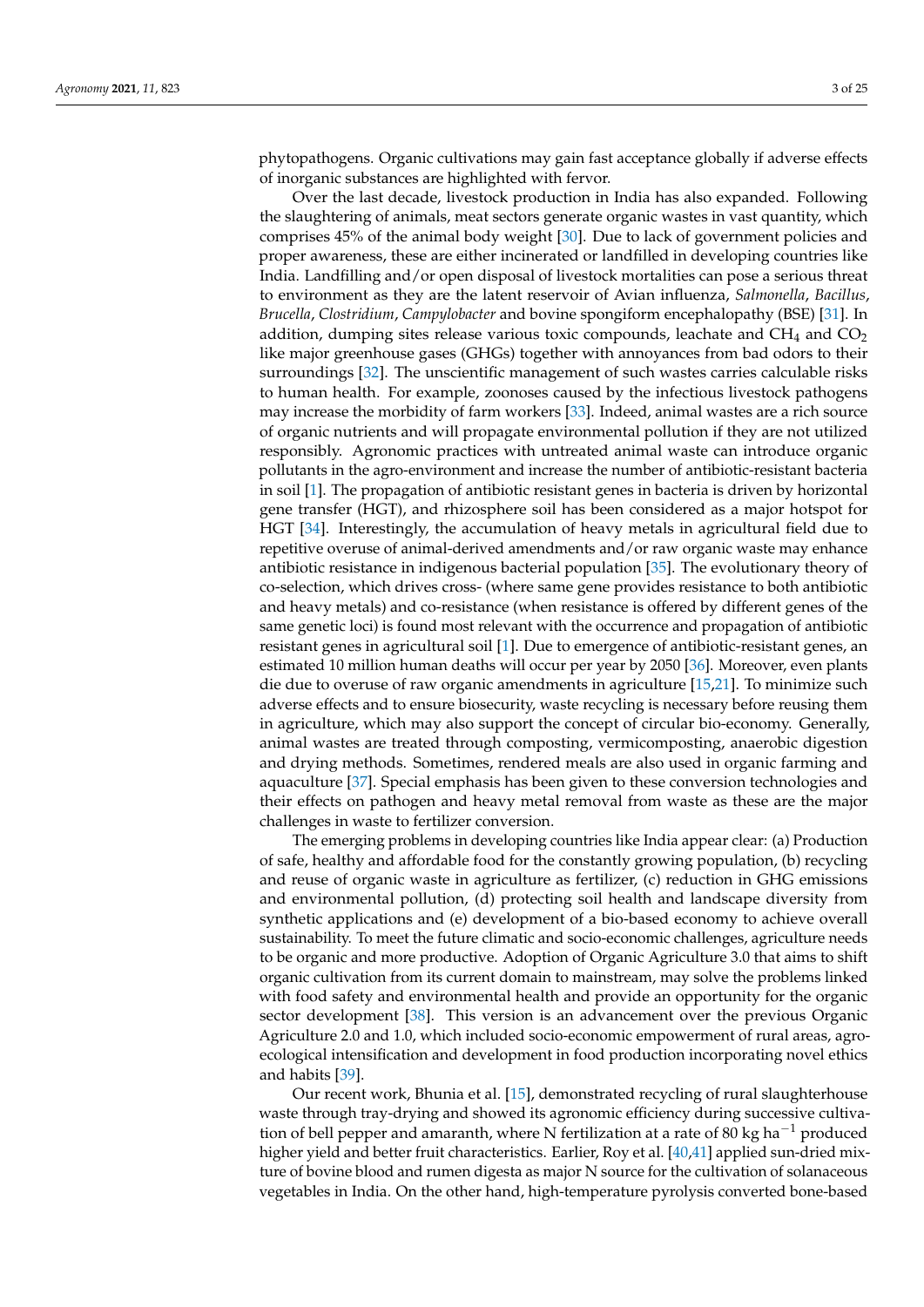animal waste to an alternative of rock phosphate for fertilizer production [42]. During pot cultivation of maize, Frazão et al. [43] used granular poultry litter as an effective P substitute. Furthermore, Nunes et al. [44] grew soybean and corn with composted abattoir waste, while Arancon et al. [45] assessed positive effects of animal manure vermicompost. Feasibility of these organic fertilizers varied considerably with the feedstock type and adopted treatment technology [46]. Indeed, crop nutrient-use efficiency is highly dependent on the carbon-to-nitrogen (C/N) ratio of the substances applied during cultivations as lower C/N value indicated a high fertilizer quality and net mineralization of N in soil [47].

Therefore, this review article aims to discuss: (a) Animal waste recycling and their reuse in agriculture, (b) agronomic efficiency of the animal-derived fertilizers and (c) their potential effects on biology and fertility of soil agro-ecosystems as well as (d) to develop a bio-based economy through waste-to-fertilizer conversion.

## **2. Recycling Animal Waste for Fertilizer Production**

#### *2.1. Composted Amendment*

Under the framework of circular bio-economy, waste recycling is currently gaining much interest instead of burial and burning of livestock mortalities. Following the European Union (EU) Directive 2002/1774/EC, such traditional practices are strictly prohibited within the EU  $[48]$ . As animal wastes contain high fat and protein, they can be used as viable feedstock in various value-added applications [49]. Indeed, composting is still preferable over the decades for recycling of animal waste in agriculture, which is relatively inexpensive and also environmentally acceptable.

Biological degradation of organic waste is carried out either in presence of oxygen or in anaerobic mode. Composting is an aerobic route of organic waste valorization that typically occurs in four consecutive phases, namely mesophilic, thermophilic, cooling and maturation. During the initial stage of composting, mesophilic activities increase compost temperature up to 68 ◦C that can facilitate faster proliferation of thermophiles [50]. Therefore, the second phase entails efficient eradication of pathogens to ensure biosafety. However, some opportunistic pathogens such as BSE and *Salmonella* may re-colonize the compost when temperature begins to decrease in subsequent cooling stage [51]. At maturation, the composted material becomes a friable, inodorous and humus-like nutrient rich product that can replace commercial inorganic fertilizers, improving soil properties through supplying essential crop nutrients. The main factors that could affect the quality and content of compost are waste C/N ratio, mode of composting, decomposition conditions and addition of nutrients during the process [46].

Three types of composting systems are currently employed, including windrows, static bins and in-vessel composting. Franke-Whittle and Insam [30] recommended windrow composting of animal carcasses as it reduced the pathogenic load better than the in-vessel type. According to Senesi et al. [52], the presence of humic acid fractions in organic compost makes it ecofriendly and agronomically acceptable. Animal waste composting can be considered beneficial in terms of the microbial stabilization, pathogen inactivation, moisture reduction and good fertilizer quality of the end product [53]. Ragályi and Kádár [54] applied slaughterhouse compost as fertilizer in agriculture. Poultry hatchery waste comprised of infertile eggs, dead chickens, decaying tissues and blood contaminated wastewater which contained 1% N, 2.5% P and 0.2% K when it was composted with poultry litter as reviewed by Glatz et al. [55], while Nunes et al. [44] found 18.2% organic C, 1.8% N and 2% P in cattle manure compost. Furthermore, fertilization with immature compost can increase soil salinity, facilitate N immobilization due to higher C/N ratio and suppress plant growth enhancing osmotic stress [56], whereas maturate compost with a C/N ratio lower than 20 may act as valuable soil conditioner [50]. Moreover, Bhunia et al. [31] suggested additional thermal treatments to make the compost pathogen-free.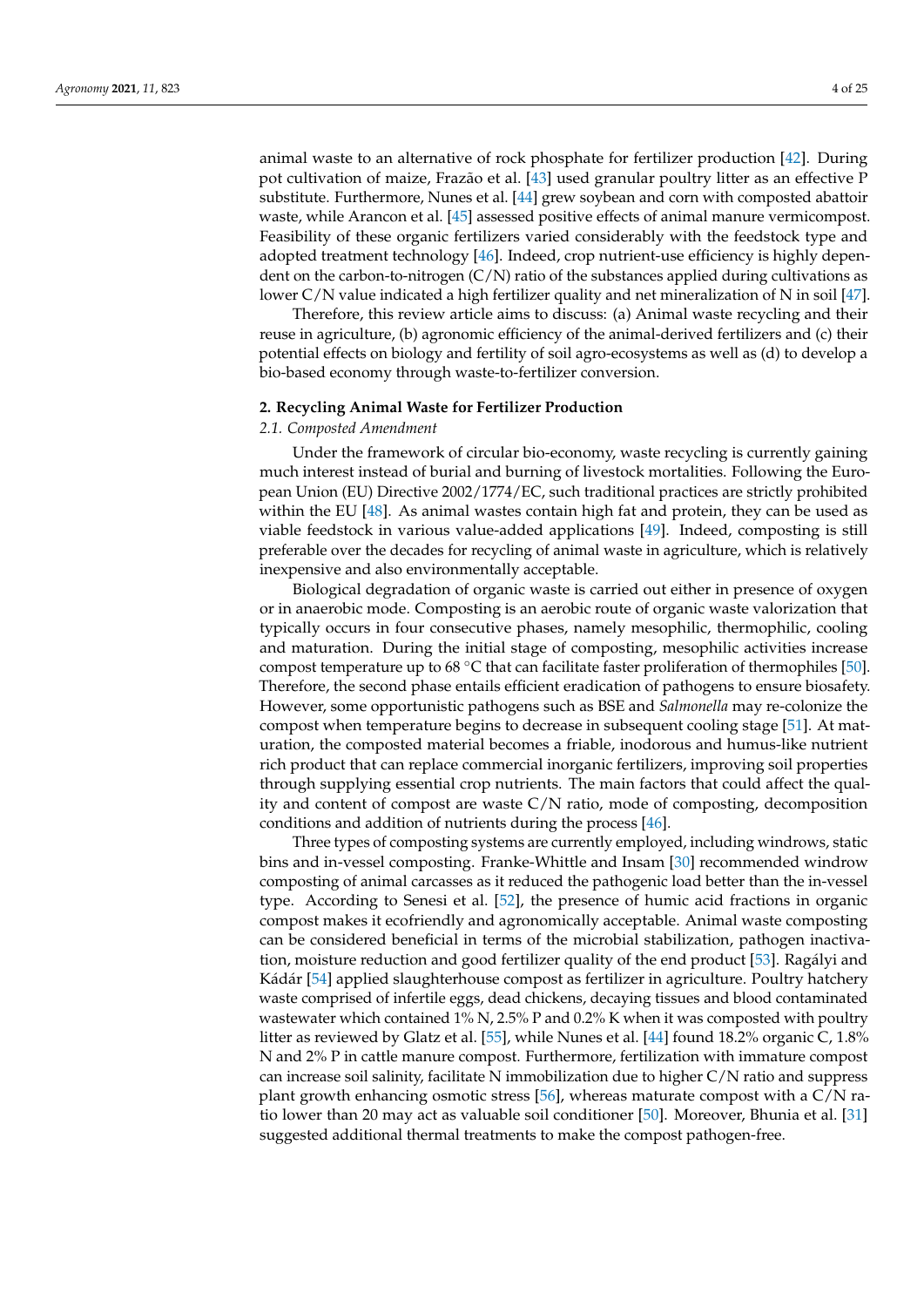#### *2.2. Vermicompost Manure*

Like composting, this technology is also involved in organic waste stabilization under aerobic environment. Vermicomposting has emerged as a sustainable option with two major benefits of transmuting plant available nutrients into much more soluble forms along with simultaneous reduction in total as well as bioavailable heavy metals content [57]. Simply, vermicompost is a mixture of worm cast, humus, live earthworms and their cocoons. It is a finely divided peat-like material that is rich in NPK, essential micronutrients and beneficial microbial communities including  $N_2$ -fixing, P-solubilizing bacteria and actinobacteria [58]. Today, vermicompost has become an imperative component of organic farming systems as the product has better nutrient profile and higher microbial status than traditionally available compost manures [59]. In general, vermicompost fertilization improves quality of agricultural produce and can be physical, chemical and biological attributors of the soil health.

Vermicomposting, an efficient biotechnological approach of composting, employs certain earthworm species to turn the organic waste into nutrient-rich manure, during which organic fractions of solid waste are modified by associated microbial communities secreting hydrolytic enzymes, while the earthworms used accelerate the process through substrate aeration, mixing, grinding, fragmentation and enzymatic digestion [57,60]. Out of the thousands of species of earthworms, *Eisenia fetida* was found to be the most appropriate epigeic one for vermicomposting of animal waste and biogas plant slurry [61]. After 10–15 days of primary decomposition, earthworms were incorporated at 8–10 worms kg<sup>-1</sup> of waste in specified composting bed, where the earthworm activity undergoes two distinct phases: An initial active phase followed by the maturation or aging stage [62,63].

At maturation, vermicompost turns dark-brown, non-sticky and odorless with a final moisture range between 25 and 30% and may then be harvested from the top of the heap separating applied earthworms. Atiyeh et al. [64] cultivated marigolds using pig manure vermicompost. Yadav et al. [61] assessed around 2.8% N, 1% P and 0.9% K from earthwormprocessed cow waste, while Garczyńska et al. [65] showed that vermicompost derived from Cameroon sheep dung had an organic C content of 34%, total N of 1.7%, P of 1% and K of 1.3%. Previously, Borges et al. [66] reported that the mixture of cow and swine manure (in 50:50 ratio) provided greater mineral composition in final vermi-produce. The use of immature vermicompost may introduce crop toxicity. On the other hand, diseasecausing plant pathogens such as *Pythium*, *Rhizoctonia* and *Verticillium* are suppressed when mature vermicompost is applied at a moderate rate [67]. Moreover, these can incorporate huge amount of organic matter into agricultural soils, thereby improving soil aeration, aggregation stability, water-holding capacity and nutrient availability as well as stimulate enzyme and soil microbial activity. Kumazawa et al. [68] briefly documented beneficial roles of organic matter in sustainable agricultural production.

As vermicomposting technology does not involve any thermophilic phase, complete eradication of livestock pathogens in the final product is not guaranteed, although the process surprisingly reduced enteric virus, fecal coliforms and *Salmonella* strains in various biosolids [69]. Tognetti et al. [59] inoculated earthworms after the thermophilic stage of composting to overcome the drawback. According to Swati and Hait [57], used earthworms can reduce the mobility of metal ions converting them into lesser available forms who also found such mobile metal ions were accumulated in earthworm tissues.

#### *2.3. Anaerobically Produced Digestate*

Anaerobic digestion is a series of biological process (namely hydrolysis, acidogenesis, acetogenesis and methanogenesis) that facilitates organic matter breakdown in the absence of oxygen to produce biogas that may be an alternative source of energy to replace fossil fuels. A nutrient-rich product is also derived at the end of this process known as digestate. Anaerobic digestion can be either mesophilic (at  $35\textdegree C$  for 15–30 days) or thermophilic (at 55 ◦C for 12–14 days) and effectively removes pathogens and pollutants from the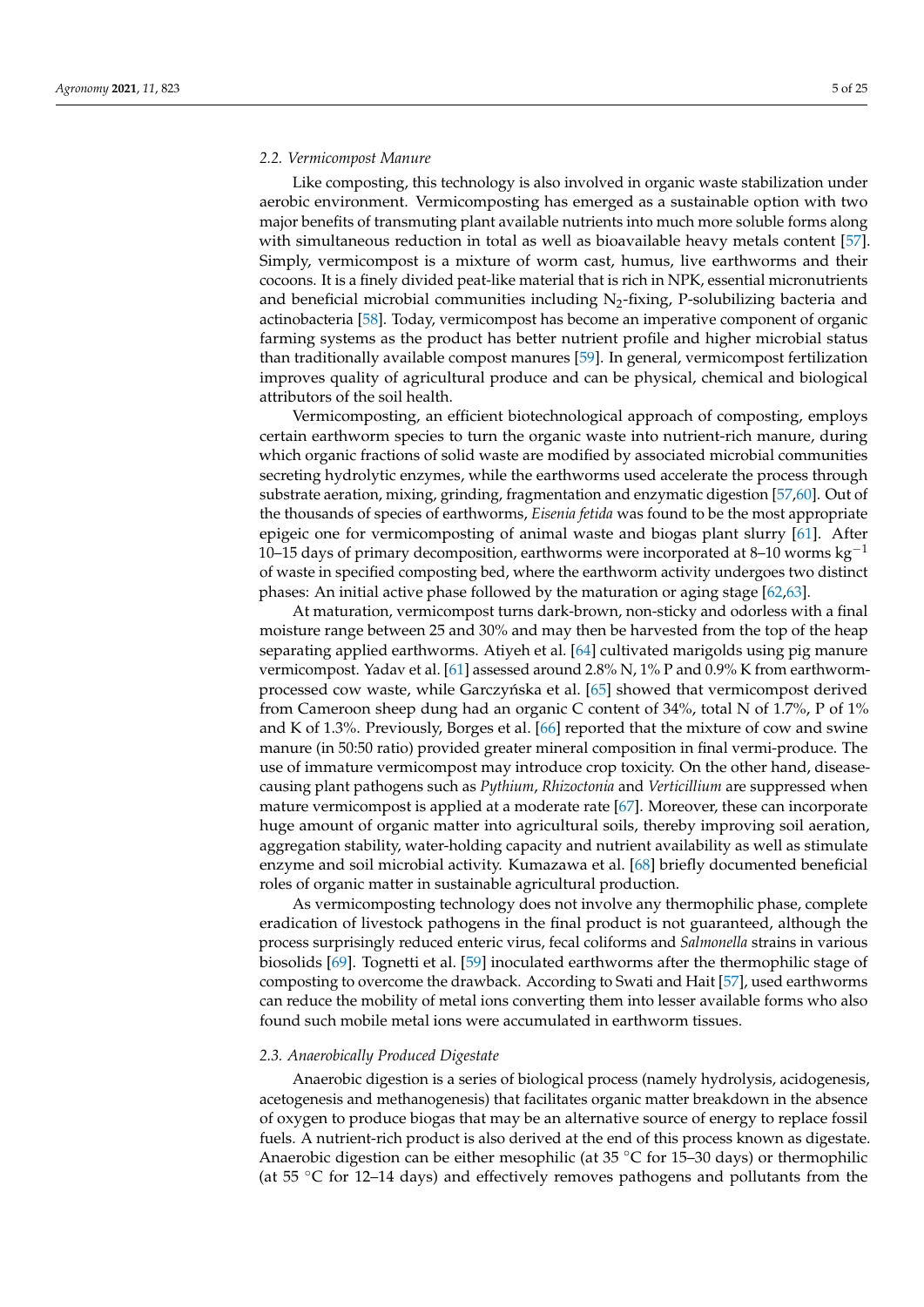digestate produced, which may then be separated into solid and liquid fractions to fertilize agricultural soils [70–72].

A wide array of organic wastes including agrarian, municipal and sewage sludge can be the feedstock of anaerobic digestion [1]. During this process, the plant-available form of N (NH<sub>4</sub><sup>+</sup>) increases satisfactorily [73]. Möller and Müller [74] reported 2.2% N, 0.4% P and 0.9% K in pig slurry digestate derived from German biogas plants, while some solid digestates contained 51–61% mineral N that suggested their best use would be as fertilizer [72]. Moreover, digestate application could reduce the risks of P runoff as labile-P fractions are significantly decreased in anaerobic digestion [75]. Few studies have addressed the fertilizer value of anaerobically produced digestate. For example, Nkoa et al. [76] found poultry-derived liquid digestate to be more suitable for high N demanding crops with a short-growing period. Loria et al. [77] used swine manure digestate as N source in corn production, while Collins et al. [78] fertilized potato plants with P-rich animal manure digestate. Furthermore, digestates from animal slurries can be an efficient source of nutrients for vegetable production even under the soilless condition as reviewed by Möller and Müller [74].

In recent years, the effects of anaerobic digestion process on pathogen inactivation and pollutants removal have also been considered for sustainable management of soil fertility. The majority of the slaughterhouse pathogens such as *Salmonella*, *Giardia* and *Cryptosporidium* were destroyed just after 30 min of thermophilic digestion [79], whereas Viau and Peccia [80] failed to eradicate such pathogens adopting the mesophilic process. Masse et al. [81] acknowledged composting as a more effective way for reducing antibiotic residues from organic waste instead of anaerobic digestion. Thus, composting was recently performed extensively along with anaerobic digestion to improve the digestate quality [31], while aerobic post-treatment of anaerobically digested poultry waste was suggested by Salminen et al. [82] to reduce its phytotoxic effects.

### *2.4. Pyrolysed Biochar*

Biochar is a carbon-rich charcoal-like organic substance obtained from pyrolysis of biomass waste, which is usually applied as soil conditioner/amender in order to improve agro-ecosystem health and crop productivity and can also reduce the adverse effects of phytopathogens [83]. This technology involves thermochemical degradation of waste materials under an oxygen-deprived environment at elevated temperature, and can be divided into three subclasses as conventional, fast and flash pyrolysis depending on their operating conditions. According to Demirbas and Arin [84], a low process temperature and heating rate would maximize the char production, while Uzoma et al. [85] pyrolyzed cow manure at 500  $\degree$ C temperature to obtain a biochar with 0.1% N, 0.8% P and 3.3% organic C content. Biochar quality parameters namely pH level, surface area, pore structures, functional groups and elemental compositions differ widely with pyrolysis substrate and temperature [86]. Zwetsloot et al. [42] showed how pyrolysis temperature affected availability and chemistry of P in abattoir bone char. In a recent study, Zhang et al. [87] established that higher-temperature pyrolysis reduced environmental risks and heavy metal toxicity in biochar derived from cow manure.

Biochar application may resolve a diversity of issues including site-specific (e.g., reduction in plant available contaminants) to global-scale problems (e.g., atmospheric C sequestration, GHG mitigation) [88]. Due to the presence of recalcitrant C fraction in biochar, such amendments become resistant to microbial attacks and stay in soil for thousands of years, even though high internal surface area and porous structure of biochar facilitate an ideal habitat for colonization, growth and reproduction of bacteria, actinobacteria and mycorrhizal fungi [89,90]. Thus, biochar addition could promote a potential sink for organic C [91]. It also augmented water and nutrient retention, plant growth, enzymatic activity and cation/anion exchange ability of soil as well as prevented surface water eutrophication and environmental deterioration associated with the extensive use of chemical fertilizers [83]. Indeed, biochar can restore phosphorus sustainability in organic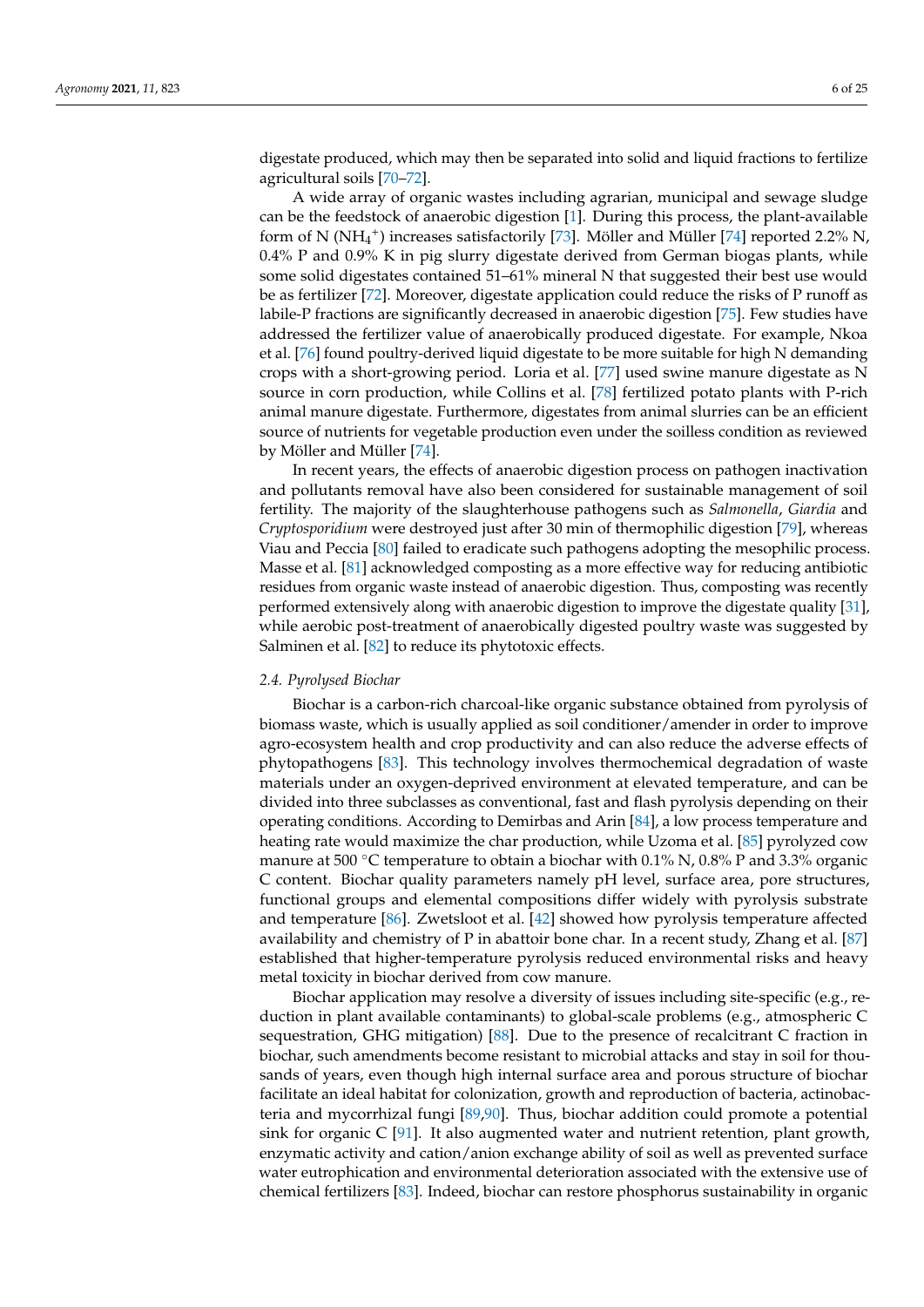agro-ecosystems. Wang et al. [92] amended soils with poultry-derived biochar rather than raw litter application to reduce the risks of phosphorus leaching, while Glaser and Lehr [93] reviewed that biochars produced from agrarian residues significantly increased P availability in agricultural soils. It was also reported that animal manure biochars contained more organic nutrients compared to the biochars prepared from plant materials [94]. Moreover, biochar usages in combination with other organic amendments keep the soil healthy by positively affecting microbial community structure and soil dehydrogenase activity. Such fertilization favored higher crop yield [95], although the agronomic efficiency of animal-derived biochars was not yet fully explored.

# *2.5. Dried Animal Waste*

After proper heat treatment, organic wastes are generally transformed into either animal/ fish feed or nutritious organic fertilizer [49]. Drying is a simple technique of heat and mass transfer that allows low-cost recycling of animal waste in agriculture as stated by Bhunia et al. [96]. EU Directive 1990/667/EC suggested that drying of biomass waste at 133 ◦C for 20 min may completely eradicate infectious pathogens from the process end product [97]. Kádár [98] utilized dried slaughterhouse compost for sugar beet cultivation in Hungary, while Roy et al. [40] cook-dried the mixture of abattoir-derived bovine blood and rumen digesta (BBRDM) in different ratios (1:1, 2:1 and 3:1) to assess its fertilizer potential, reduce the extensive use of chemical fertilizers and to provide a clean environment around rural slaughterhouses. During field cultivations of tomato, Roy et al. [41] applied the same fertilizer (3:1), which contained 4.9% N, 0.6% P and 0.9% K along with a 4.8 C/N ratio. In our recent study, Bhunia et al. [15] showed agronomic potential of tray-dried slaughterhouse waste, where the mixture (in 3:1 ratio) was dried at  $100-120$  °C for 6–8 h using a designed tray dryer system. Drying type and process temperature had significant influence on the quality of end product as we observed during our research. We also developed a new drying equipment for on-site production of the fertilizer in India. A patent has been filed on this equipment by Bhowmik et al. [99] with application number 202031033116. On the other hand, Roy et al. [100] showed the effective eradication of *Mycobacterium*, *Salmonella*, *Clostridium*, *Bacillus*, *Brucella* and *E. coli* O157:H7 adopting the drying technology. Our previous study [15] also confirmed the absence of the above-mentioned abattoir pathogens in BBRDM-fertilized soils through 16S rRNA metagenomic study. Table 1 summarizes waste conversion methods and fertilizer quality of the final produce.

| <b>Amendment Type</b> | <b>Used Feedstock</b>  | Fertilizer Value (%) |               |     | <b>References</b>      |
|-----------------------|------------------------|----------------------|---------------|-----|------------------------|
|                       |                        | N                    | P             | K   |                        |
|                       | Poultry hatchery waste |                      | 2.5           | 0.2 | Glatz et al. [55]      |
| Composted fertilizer  | Cow                    | 1.8                  | $\mathcal{P}$ | 0.1 | Nunes et al. [44]      |
| Vermicompost manure   | Cow                    | 2.8                  |               | 0.9 | Yadav et al. [61]      |
|                       | Sheep                  | 1.7                  |               | 1.3 | Garczyńska et al. [65] |
| Anaerobic digestate   | Poultry                | 16.4                 | 2.4           | 1.9 | Salminen et al. [82]   |
|                       | Pig                    | 2.2                  | 0.4           | 0.9 | Möller and Müller [74] |
| Pyrolysed biochar     | Cow                    | 0.1                  | 0.8           |     | Uzoma et al. $[85]$    |
| Dried amendment       | Buffalo                | 4.9                  | 0.6           | 0.9 | Roy et al. [40,41]     |

**Table 1.** Nutritional status of organic fertilizers derived from different animal sources.

## **3. Dose Calculation and Yield Potential Assessment**

Today, the use of fertilizers in agriculture is obvious in order to meet the growing need for food. In general, fertilization maximizes crop productivity and yields better quality of produce by supplying essential plant nutrients directly or indirectly to the soils. Bhunia et al. [15] observed early-stage mortality of bell pepper plants when cultivated with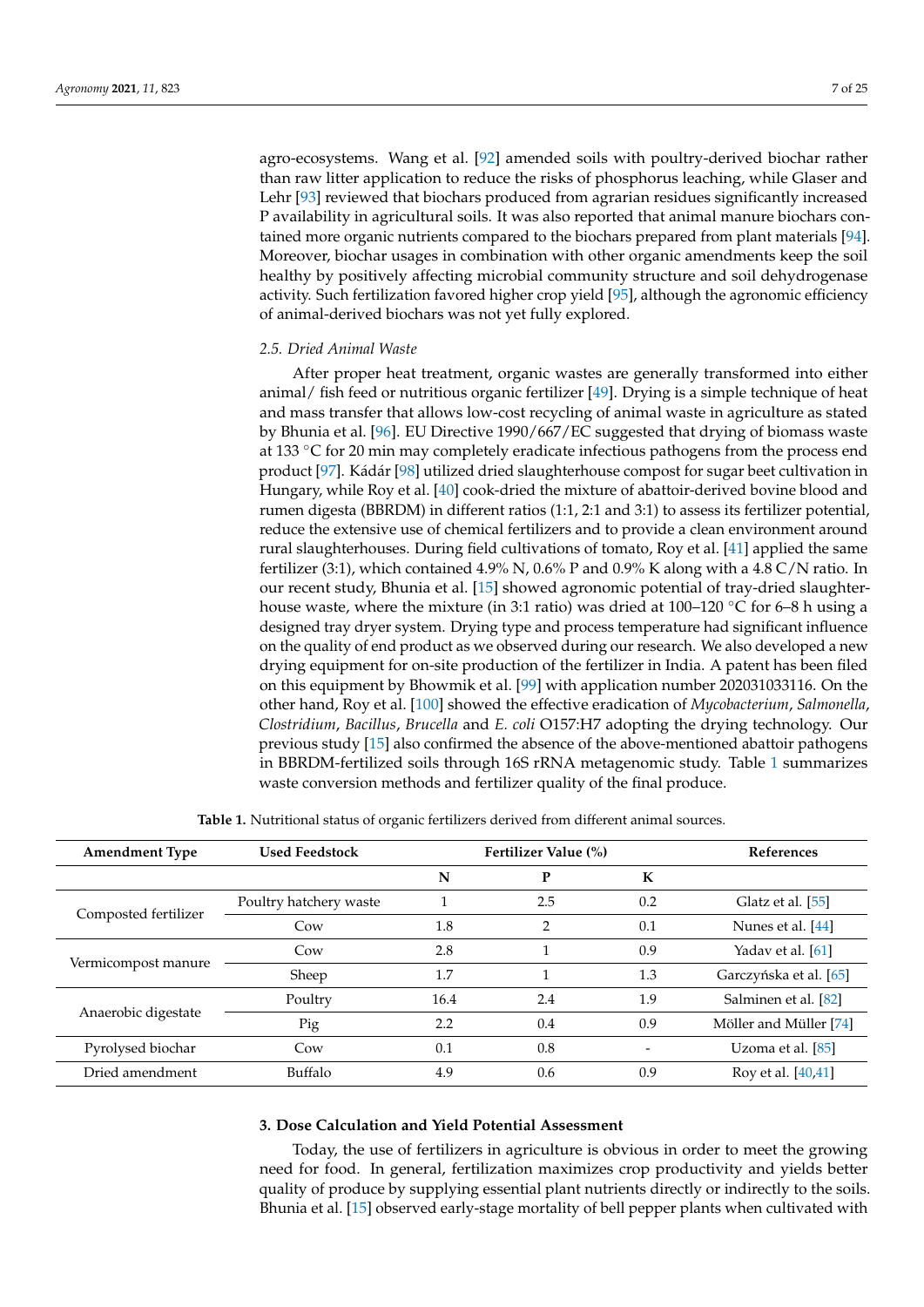excessive supply of N through BBRDM fertilization (180 kg N ha<sup>-1</sup>), while N application at low (80 kg N ha<sup>-1</sup>) and moderate (120 kg N ha<sup>-1</sup>) rates showed profound crop yield and better fruit quality. Previously, Roy et al. [40] experienced the same problem when cook-dried abattoir waste was added to soils in higher quantity (180 kg ha<sup>-1</sup>) at the time of planting, where fertilizer N content was not considered for dose calculation. Indeed, the presence of labile C fractions in animal waste and higher accumulation of  $NH_4^+$  -N in soil due to their overuse may arrest vegetative growth of plants and induce phytotoxicity [15,21]. Previously, Bonanomi et al. [101] claimed a significant reduction in phytotoxicity, which was associated with the progressive decrease in *O*-alkyl-C fractions. Lazcano et al. [102] found higher tomato plants death due to rigorous use of compost manure and suggested that the application dosages need to be well controlled. Furthermore, Lim et al. [67] reported the application of vermicomposted manure at a higher rate could reduce crop yield due to availability of soluble salts in vermicomposts. In the case of anaerobically produced digestate, some ambiguity also exists over its agronomic effectiveness. Gutser et al. [73] stated that crops, mainly the vegetable varieties, were unable to uptake readily available form of N in a huge amount, which led to greater leaching risk. Therefore, special emphasis should be given on fertilizer dose calculation and its application frequency determination.

According to Jackson and Smith [103], while studying the effects of fertilizer application rate and time on grain yields, noted that animal manures are a potential source of N for cereal crops. Sradnick and Feller [104] established that commercially available organic fertilizers obtained from plant and animal sources generally contained a higher amount of N than P. Moreover, Hua et al. [105] showed that animal manure application increased crop productivity enhancing N use efficiency in the soils of a 40-year soybean–maize rotation. Based on the above discussion, we also realize that agronomic efficiency of animal-derived fertilizers is highly dependent on its N availability. In contrast, various studies considered animal waste as a source of P in sustainable agriculture [42,75,106]. Judicious use of animal manures maximizes economic returns increasing crop yield per unit of fertilizer applied [107]. Agronomic efficiency (AE) is a metric that includes yield potential of an applied fertilizer and relates directly to economic return [108]. In the majority of the reports, agronomic efficiency was calculated straightforward: Yield data/rate of fertilizer application as stated by Vanlauwe et al. [109], although during our study, we have calculated agronomic efficiency adopting the formula of López-Bellido and López-Bellido [110]. Mathematically, this can be expressed as:

$$
AE = \frac{(Yield in fertilized soil - Yield in unfertilized soil)}{Quantity of fertilizer supplied}
$$
 (1)

During the field cultivation of wheat, Koutroubas et al. [111] found no significant differences in dry matter yield between the control and soils fertilized with 16 t ha<sup>-1</sup> farmyard manure (FYM), while the application of composted animal manure (composting of farm wastes along with poultry manure in 3:1 ratio) at a rate of 10 t ha<sup>-1</sup> attained greater maize productivity than 4 t ha<sup>-1</sup> as reported by Adediran et al. [112]. Roy et al. [41] applied 225 kg ha<sup> $-1$ </sup> dried mixture of bovine blood and rumen digesta (produced in 3:1 ratio as mentioned earlier) to obtain 33 t ha<sup>-1</sup> tomato yields. Authors claimed that, during the cultivation, they had provided 68.31 kg N ha<sup>-1</sup> of soil, whereas Adekiya and Agbede [113] recorded 7.6 t ha<sup>-1</sup> yield of tomato supplying 30 t ha<sup>-1</sup> poultry manure (PM). In another study where the effects of poultry manure, wood ash and rice bran were evaluated, Moyin-Jesu [114] found that relative to other treatments, the application of 6 t PM ha<sup>-1</sup> provided better cabbage head yield. Similarly, Evanylo et al. [115] assessed the effectiveness of commercial fertilizer, poultry litter and compost-based manures in an organic vegetable cropping system who reported the highest maize growth around 16.2 t ha<sup> $-1$ </sup> in soils fertilized with 2 t ha<sup>-1</sup> dried poultry litter (DPL) as shown in Table 2. In contrast, PM addition did not affect maize yield satisfactorily as reported by Busari et al. [116]. On the other hand, Ragályi and Kádár [54] preferred fertilization with composted cattle waste (CCW) at a 25–50 t ha<sup>-1</sup> application rate instead of chemical use for higher triticale production in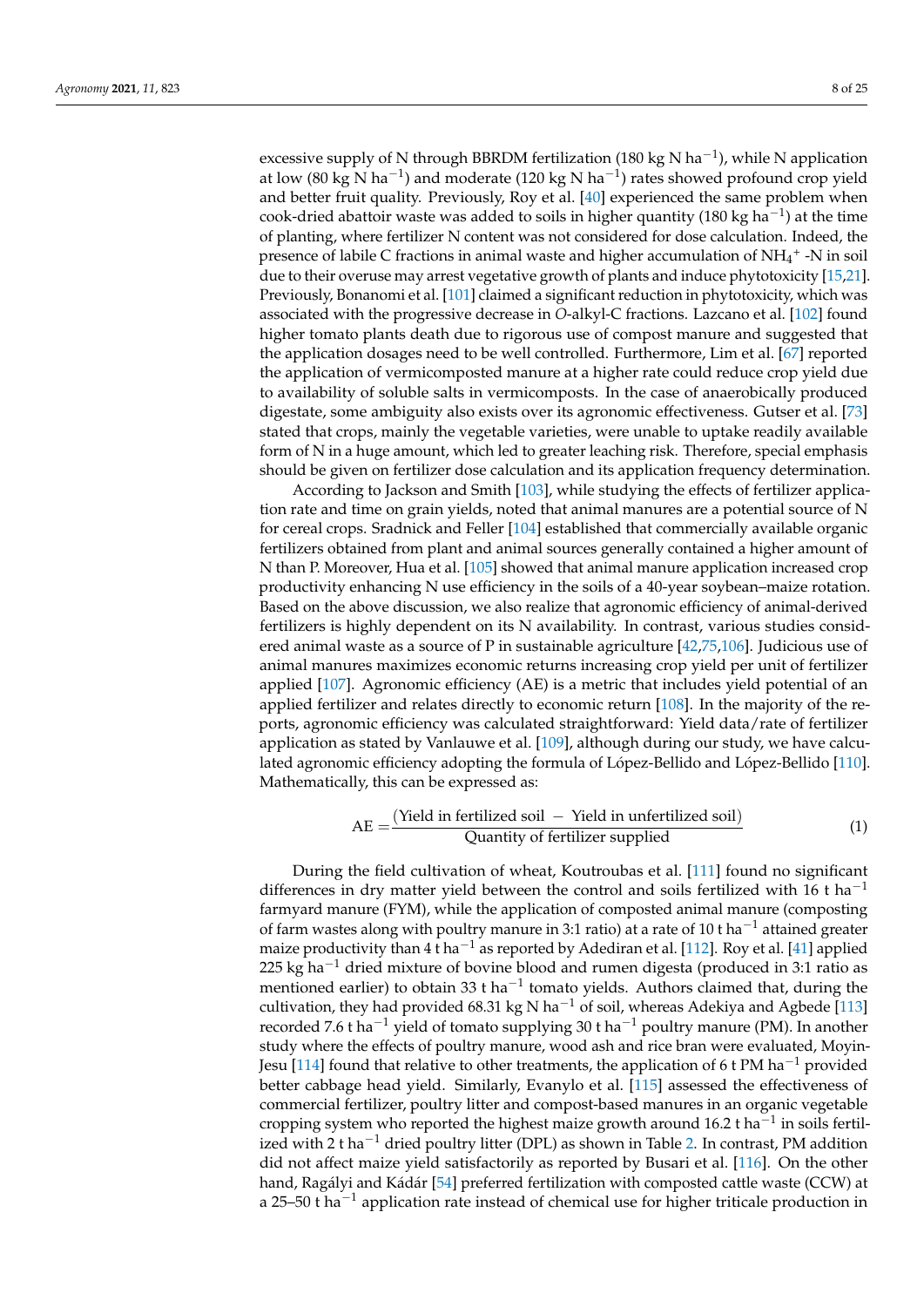Hungary. After three years, Nunes et al. [44] cultivated soybean and maize plants with the same fertilizer at different dosages (0, 4, 8, 12 and 16 t ha<sup>-1</sup>) and found a quadratic relationship between the crop yield and fertilization rate. Furthermore, Das et al. [117] confirmed that composted cattle waste was agronomically more efficient than applied swine manure compost in rice paddy. On the other hand, fertilization with vermicompost manure also demonstrated the same trend of grain yield. For example, Arancon et al. [45] recorded 16 t ha<sup>-1</sup> marketable yield of bell pepper upon the application of 10 t ha<sup>-1</sup> vermicomposted cow manure (VCM). In addition, Llaven et al. [118] showed that peppers treated with sheep manure vermicompost produced better-quality fruits, although vermicompost derived from cow manure (CMV) was not satisfactory according to Joshi et al. [119]. However, the market acceptance of vermicomposts is greater than the composted products probably due to the better visual aspects, larger nutrient concentrations and higher microbial population size and activity [59]. According to Rayne and Aula [120], the degree to which manure affects agro-ecosystem potential is not only dependent on its fertilizer value, but also on the rate and timing of application, soil type and climatic conditions. Conversely, the use of anaerobically produced digestate and biochar in organic farming is not very popular. Alburquerque et al. [121] achieved 44 t ha<sup>-1</sup> crop yield by adding 6 t ha<sup>-1</sup> digested pig slurry (DPS) to the field soils. Bougnom et al. [122] applied solid anaerobic digestate, rather than the manure, to obtain higher yield of hay plants. Furthermore, Uzoma et al. [85] assessed the yield potential of cow manure biochar (CMB) during maize cultivation in Japan. Moreover, pyrolyzed biochar could reduce the risk of nutrient leaching [92]. According to Karim and Ramasamy [123], lower fertilization rates always tended to higher fertilizer use efficiency, thus agronomic efficiency was also higher. Vanlauwe et al. [109] established a negative exponential relationship between the AE and amount of N fertilizer supplied, while Chuan et al. [124] showed a positive quadratic correlation among yield response and AE for NPK dosages as illustrated in Figure 1. Simply, higher agronomic efficiency indicates more proficient use of nutrients mainly N by the crops, although developing countries generally practiced price-based selection of fertilizer. Table 2 represents the yield potential of various animal-derived amendments at different dosages where the fertilization rates and crop yield are calculated on a dry matter basis.

Lund and Doss [125] found a strong residual impact of dairy cattle manure on plant health and soil fertility. McAndrews et al. [126] evaluated residual effects of composted swine manure measuring growth and yield parameters of field soybean. Authors reported 0.2 to 0.5 t ha<sup>-1</sup> productivity, which was higher than the control as well as urea-treated residual plots. Ragályi and Kádár [54] provided evidence of greater residual fertility in soils treated with CCW even after 3–4 years of cultivation. Recently, Bhunia et al. [15] proved that dried animal waste was residually more efficient than the soils treated with chemical fertilizers and market available vermicomposts.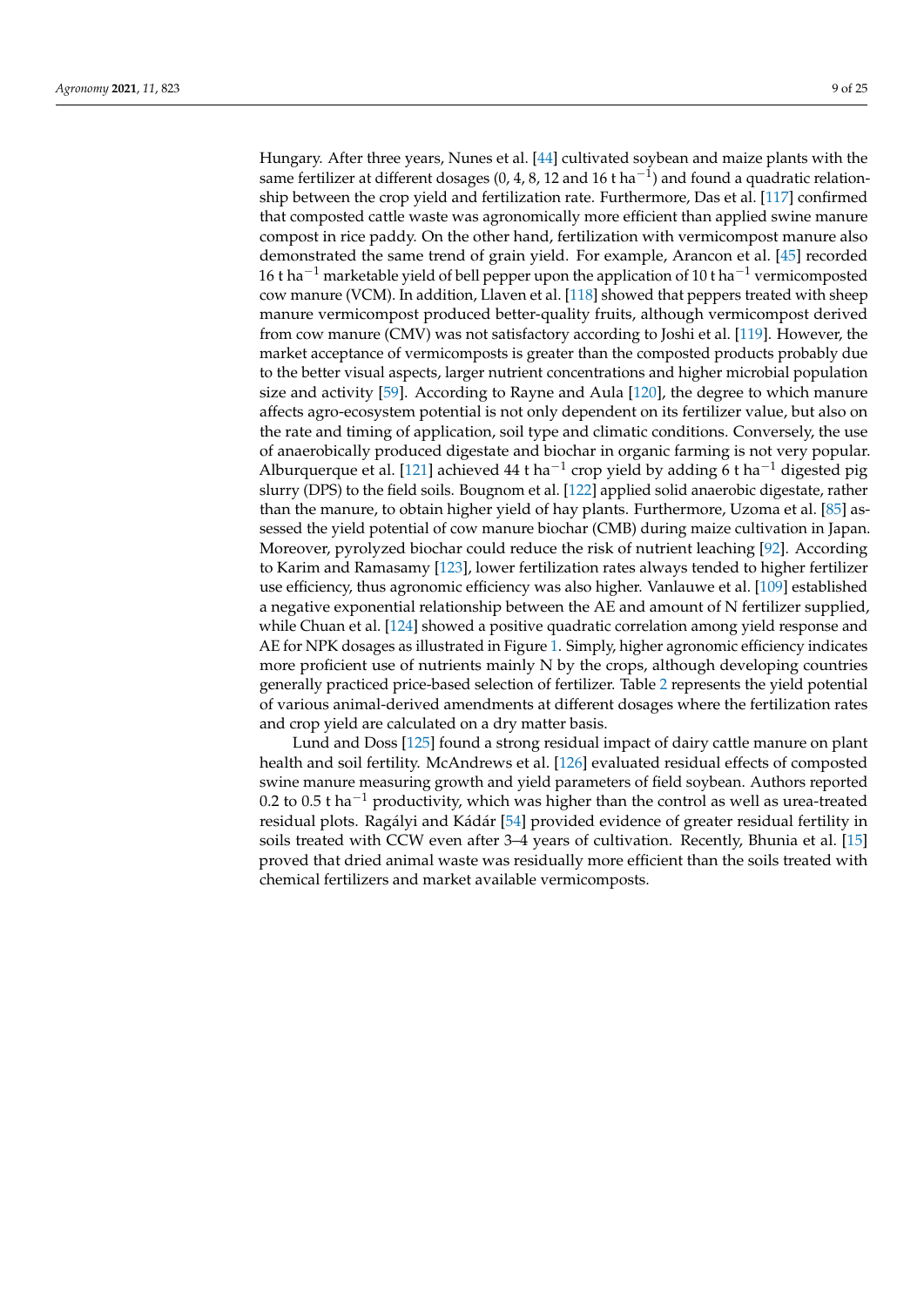| <b>Study Country</b> | <b>Fertilizer Type</b>    | <b>Application Rate</b><br>$(t \, ha^{-1})$ | <b>Cultivated Crops</b> | <b>Yield Response</b><br>$(t \, ha^{-1})$ | References              |
|----------------------|---------------------------|---------------------------------------------|-------------------------|-------------------------------------------|-------------------------|
| Greece               |                           | 0                                           | Wheat                   | 3.2                                       | Koutroubas et al. [111] |
|                      | <b>FYM</b>                | 16                                          |                         | 3.4                                       |                         |
|                      |                           | 32                                          |                         | 4.5                                       |                         |
| Nigeria              |                           | $\boldsymbol{0}$                            | Maize                   | 1.6                                       | Adediran et al. [112]   |
|                      |                           | $2.5\,$                                     |                         | 2.1                                       |                         |
|                      | $FYM+PM(3:1)$             | 5                                           |                         | 2.2                                       |                         |
|                      | compost                   | 7.5                                         |                         | 2.4                                       |                         |
|                      |                           | 10                                          |                         | 4.0                                       |                         |
| Nigeria              |                           | $\overline{0}$                              | Maize                   | 1.9                                       | Busari et al. [116]     |
|                      | PM                        | 5                                           |                         | 3.7                                       |                         |
|                      |                           | 10                                          |                         | 2.9                                       |                         |
| Hungary              |                           | $\boldsymbol{0}$                            | Triticale               | 5.2                                       | Ragályi and Kádár [54]  |
|                      |                           | 25                                          |                         | 5.4                                       |                         |
|                      | <b>CCW</b>                | 50                                          |                         | 4.7                                       |                         |
|                      |                           | 100                                         |                         | 6.7                                       |                         |
|                      |                           | 200                                         |                         | 6.4                                       |                         |
| India                | <b>CMV</b>                | $\boldsymbol{0}$                            | Wheat                   | $\overline{2}$                            | Joshi et al. [119]      |
|                      |                           | 5                                           |                         | 3                                         |                         |
|                      |                           | 10                                          |                         | 3.1                                       |                         |
|                      |                           | 20                                          |                         | 3.1                                       |                         |
| <b>United States</b> | $\ensuremath{\text{DPL}}$ | $\boldsymbol{0}$                            | Maize                   | 2.4                                       | Evanylo et al. [115]    |
|                      |                           | $\overline{2}$                              |                         | 16.2                                      |                         |
| Japan                |                           | $\mathbf{0}$                                | Maize                   | 1.2                                       | Uzoma et al. [85]       |
|                      |                           | 10                                          |                         | $1.3\,$                                   |                         |
|                      | CMB                       | 15                                          |                         | 3.1                                       |                         |
|                      |                           | 20                                          |                         | 2.4                                       |                         |

**Table 2.** Yield potential of various animal-derived amendments at different dosages (expressed as dry matter basis).

FYM: Farmyard manure, PM: poultry manure, CCW: composted cattle waste, CMV: cattle manure vermicompost, DPL: dried poultry litter, CMB: cow manure biochar.



− relationship found positive as increasing one variable increases the other one. Details provided in Figure 1. Positive quadratic correlation between the yield response and AE, where application rate was kept constant at 10 t ha<sup>-1</sup> as dry weight basis for all the used fertilizers. This curve behaves quadratically as the highest exponent of the variable in the curve-equation was a square and the Table 2. FYM: Farmyard manure, PM: Poultry manure, DPL: Dried poultry litter, CCW: Composted cattle waste, CMV: Cattle manure vermicompost, CMB: Cow manure biochar.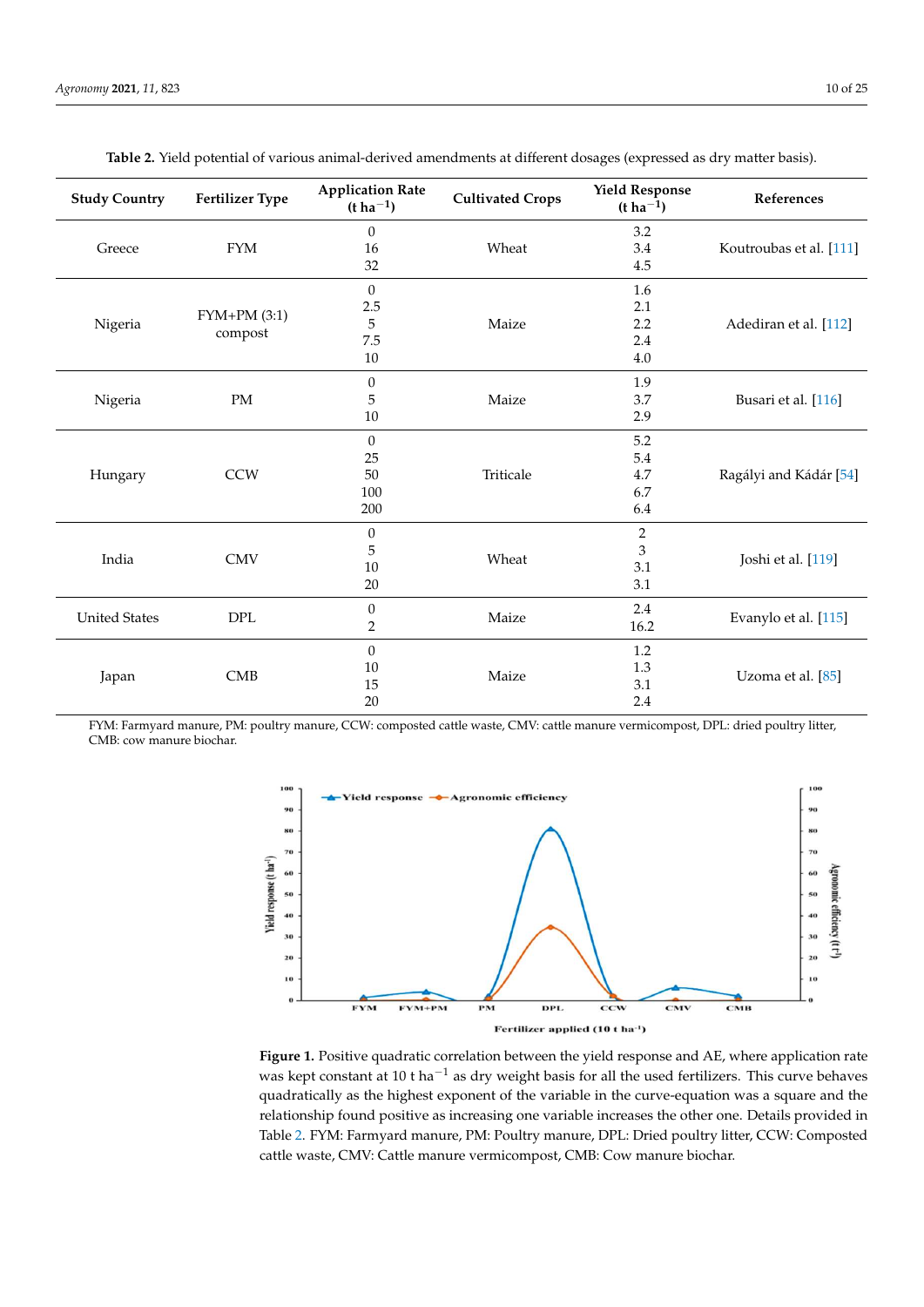## **4. Effects on Agro-Ecosystem Health**

## *4.1. Aggregate Formation*

Organic fertilization through the use of recycled animal waste provides sufficient strength for building up soil fertility especially in regions where soils are nutritionally poor [127]. Healthy soils are by default stable, resilient to stress factors and largely diverse with numerous taxa that form a complex food web through high levels of nutrient recycling [128]. The formation of stable aggregates may sustain crop productivity improving soil structure that provides pathways for the transportation of water, elements and gases as well as facilitates an ideal environment for microbial growth. Interestingly, aggregation stability is mainly dependent on the SOM content and dynamics [129]. Few studies reported that long-term inorganic fertilization promoted cohesion of aggregates [130–132], while no changes or even decrease was observed by Bandyopadhyay et al. [133], Xin et al. [134] and Zhou et al. [135] in comparison to unfertilized plots. In contrast, the addition of organic amendments enhanced SOM bound soil particles together into aggregates. Zhang et al. [136,137] showed a positive correlation between the aggregation stability and associated binding agents. Furthermore, it was reported that organic application decreased the proportion of microaggregates (<250 µm) with the mean geometric diameter and accumulated more SOM in macro-aggregates ( $>250 \mu m$ ), as shown in Table 3. According to Lin et al. [16], microaggregates with recalcitrant SOM had less favorable habitat conditions due to greater cooperation and competition among the microbial groups, and found that the classes *Gaiellales* and *Pezizales* were abundant in micro-aggregates. Indeed, micro-aggregates with lower SOM chose *Actinobacteria* adopting the *k*-selection strategy, while *Proteobacteria* was dominant in macro-aggregates with high labile SOM [138]. In addition, Ma et al. [139] demonstrated that a deficiency in labile SOM enhanced both competition and cooperation among soil microbes. However, the degree of aggregation was highly influenced by the type of organic fertilizers amended and the presence of indigenous microbial communities in arable soil. Guo et al. [140] incorporated straw manure to improve structural stability of the soil, while cattle manure appeared to increase macro-aggregate proportion [141]. Furthermore, Lin et al. [16] showed more effective soil aggregation, around 30.6% larger aggregate formation in soils treated with pig manure instead of plant residues or inorganic NPK, whereas Babalola et al. [142] reported a 15.7% increase in aggregation stability after the addition of green manure compost. In addition, poultry litter usages reduced the formation of micro-aggregates by 34% compared to chemical fertilizer treatment and stimulated glomalin production [143]. On the other hand, Li-Xian et al. [144] mentioned that animal manure application with high salt content degraded soil structure to some extent.

# *4.2. SOM Turnover*

Organic matter is a key component of arable soil, which is essential for long-term productivity of an agro-ecosystem as it contains N, P, C and other nutrients indispensable for growing plants and an energy reservoir for soil heterotrophic fauna [19] and has a priming effect on global carbon cycle as well [145]. Increasing SOM level interestingly decreases bulk density, which augments water retention, air exchange capacity and root proliferation [146]. It is well documented that the extensive use of chemical fertilizers deteriorated soil health mainly reducing the SOM content and associated microbial communities. According to Ali et al. [147], the SOM content in arable soils can be lower due to intensive cultivation throughout the year. In order to increase the SOM level, organic farming is preferred as suggested by Liang et al. [22], Maillard and Angers [148] and Wang et al. [149] because organic agriculture could replenish SOM more than that lost. The SOM cycling, formation and decomposition, is mainly mediated by the structure, composition and activity of indigenous microbial communities [150,151]. Later, Tian et al. [152] stated that fertilization deliberately influenced SOM content and quality affecting the composition of microbial communities. However, Kong et al. [153] reported that the turnover rate could also be influenced by the factors like irrigation, crop-rotation, soil environment and climate change.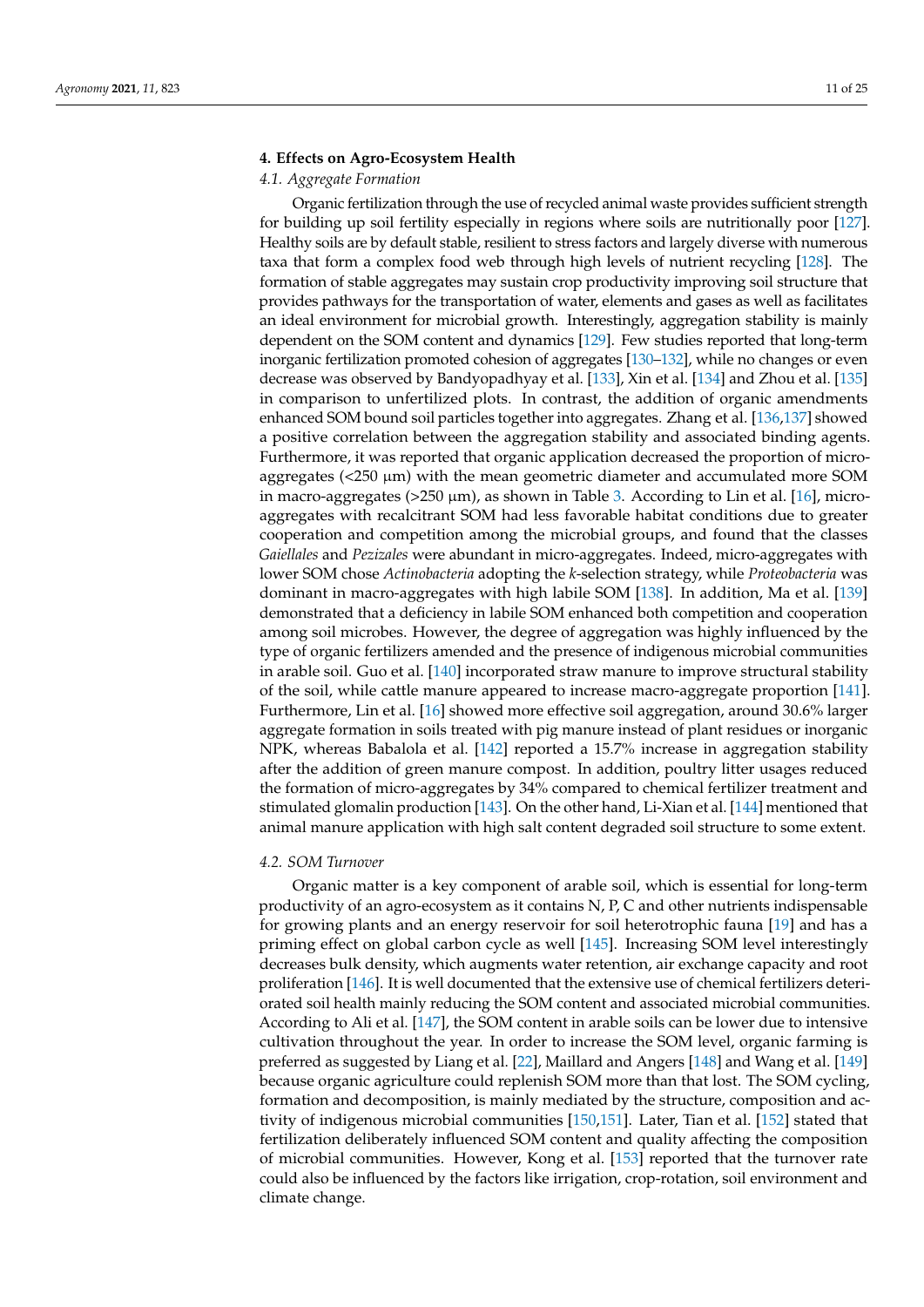A large number of field experiments have revealed that the long-term manure application alone or in combination enhanced SOM content and its fractions, while Gregorich et al. [154] did not find any significant alteration in the turnover rate of SOM under continuous chemical supplementation. Additionally, Whalen et al. [155] reported that the soil organic carbon (SOC) and total nitrogen (TN) concentration were increased up to 2.02 and 0.24 t ha<sup>-1</sup> yr<sup>-1</sup>, respectively, when composted cattle manure was added to farmland soils. Similarly, Brown and Cotton [156] found a three-fold higher SOC level in compost-amended soil, while Majumder et al. [157] observed NPK + FYM fertilized plots had similar labile C pool in comparison to the control. Bouajila and Sanaa [158] showed that matured compost application responded better to SOM fractions than the fresh or immature one due to the presence of higher stable C. Dass et al. [159], Jayakumar et al. [160] and Zhao et al. [161] experienced the same effects with animal manure vermicompost. Previously, Compton and Boone [162] showed how soil N dynamics was affected by the quality and quantity of SOC. According to Lal [163], fertilization affects SOC pools mainly increasing the humification rate. During the organic cultivation of tomato by land application of dried buffalo waste, Roy et al. [41] evidenced a temporary increase in plant-available soil N that may be due to lack of N immobilization, while in applying animal-derived biochar in organically fertilized soils, Plaza et al. [164] documented a drastic reduction in soil C loss through organo-mineral complex formation. Furthermore, Lin et al. [16] obtained highest TN and SOM value in NPK + pig manure soil. Authors amended plant residue with virgin NPK that did not affect SOM level significantly in comparison to control treatment. However, readily available SOC and high TN content allowed faster proliferation of copiotrophs as reported by Zhan et al. [165], which are involved in decomposition of organic matter to supply essential plant nutrients. We can consider them as potential indicators of healthy soil.

## *4.3. Microbial Abundance and Community Composition*

Soil microbes are an integral part of agro-ecosystem health, can be classified as bacteria, actinobacteria, cyanobacteria, fungus, mycorrhizae, protozoa, algae, and each of them has a specific function in maintaining soil quality. According to Moeskops et al. [166], these serve residue decomposition, nutrient cycling, N fixation, C sequestration and stable aggregate formation as well as having a major role in soil-borne disease suppression. Moreover, the ability of organisms to degrade SOM depends on their enzyme secretion potential [129]. An active microflora is therefore crucial for sustainable crop production. Xu et al. [167] considered rhizosphere microbes as early warning indicators of soil health as they respond quickly to environmental changes. Indeed, the abundance, structure and activities of such indigenous microbial communities could be greatly influenced by the composition of plant species, agricultural practices and various abiotic factors as stated previously by Yu et al. [168]. Their responses towards diverse fertilization regimes have been well studied by so many authors over the past several years. Geisseler and Scow [169] found a 15.1% increase in microbial biomass production and diversity upon the application of mineral fertilizers compared to non-fertilized plots, but later on Wang et al. [170] observed a dramatic reduction in bacterial richness under the same fertilization regime. In contrast, Roy et al. [40] obtained higher numbers (in terms of cfu mL<sup>-1</sup>) of total bacteria, N fixing *Azotobacter*, P-solubilizing bacteria, cyanobacteria and fungi in soils fertilized dried abattoir waste, whereas rice husk biochar only increased the abundance of genera *Thiobacillus*, *Pseudomonas* and *Flavobacterium* that contributed to P availability in soil [171]. In addition, Gopal et al. [172] confirmed that the populations of *Azotobacter*, *Azospirillum*, *Nitrobacter*, ammonifying bacteria and P-solubilizers were superior in *Eudrilus* sp. composted cow manure. The repetitive overuse of ammoniacal fertilizers significantly reduced the pH level in soil, which is closely associated with decreased microbial diversity and changes in indigenous community composition, while the addition of animal-derived amendments to soils prevented the acidification problem and related effects on soil microbiota as stated by Sun et al. [173]. However, it is very difficult to understand the complex responses of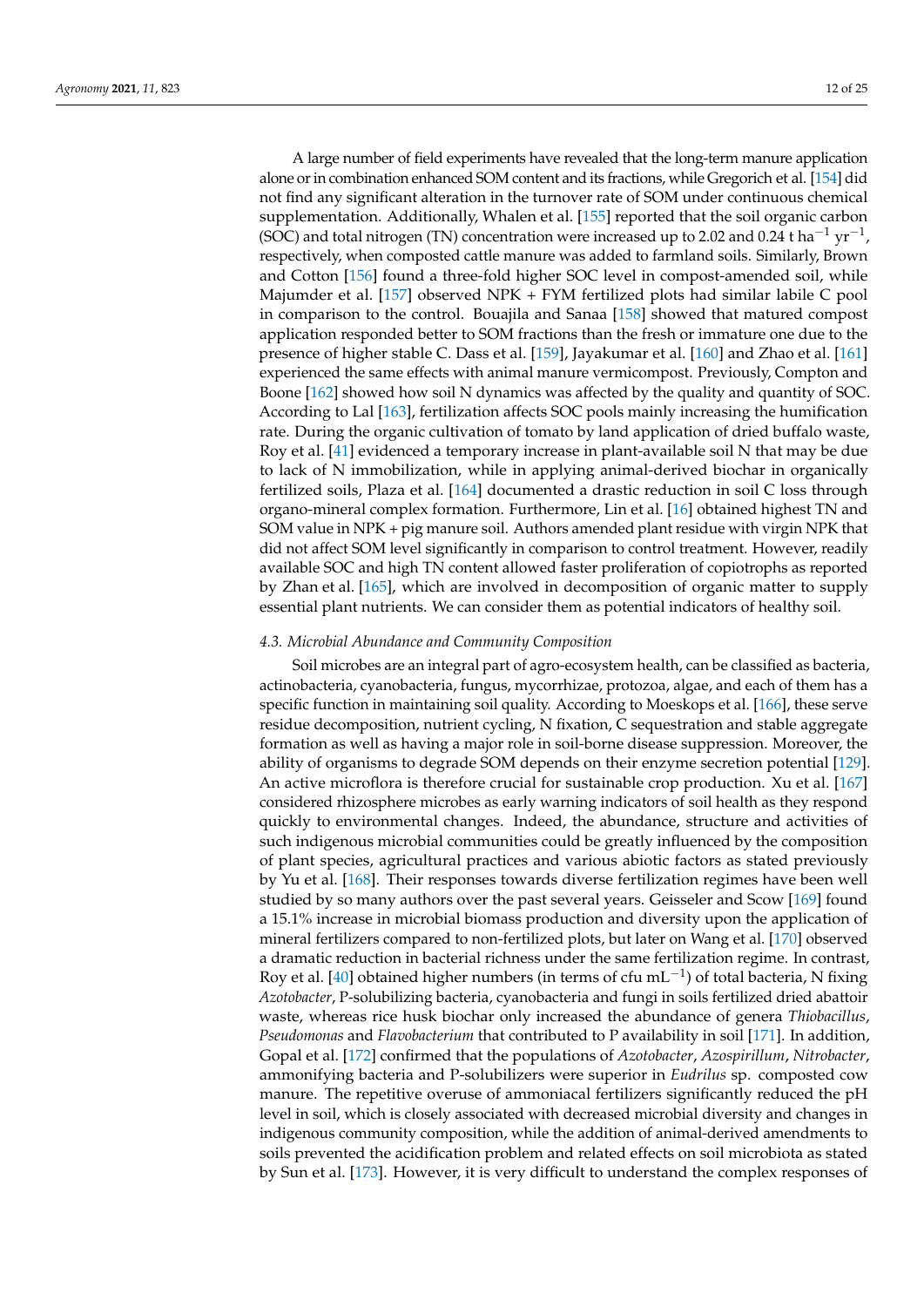microbial communities towards organic and conventional farming as both the fertilization regimes have different bacterial and fungal populations (Table 3).

During their studies, Chaudhry et al. [174], Wang et al. [170] and Li et al. [175] demonstrated copiotrophic abundance in soils, which was managed organically, while Li et al. [176] observed a slow recovery of oligotrophs when SOC and TN levels were decreased in arable field with the progression of time. Oligotrophs and copiotrophs are physiological traits and can be distinguished by their growth kinetics and substrate affinity for metabolism. Chen et al. [177] obtained a higher Michaelis–Menten constant for copiotrophs that usually stayed in environments with high nutrient levels and preferentially consumed the labile C pools, while in contrast, oligotrophs exploit a soil that is nutritionally poor with low energy flow but, have higher biomass yield for each unit of substrate consumed [9]. Thus, oligotrophs are less reactive to abrupt resource availability and relatively slow-growing. Studies suggested that the main driving factor behind such shifts in community compositions may be the type of organic C incorporated and not the application of P and N [178–180]. The inability of copiotrophs to grow under nutrient-deprived condition includes possessing a relatively lower affinity for the substrate combined with a lack of adequate regulatory mechanisms for starvation as reported by Koch [10]. By applying the copiotroph-oligotroph concept to soil microorganisms, we can make specific predictions about the ecological attributions of various taxa and understanding of structure and function of resident bacterial communities in better way. Furthermore, Ding et al. [181] specified the roles of pH in shaping bacterial community structure who found *Proteobacteria*, *Acidobacteria* and *Actinobacteria* to be pre-dominant in the combined application of NPK + organic manure. Jones et al. [182] recorded the highest Acidobacterial abundance in chemically fertilized soils with a lower pH level. However, Shanks et al. [183] documented *Bacteroidetes* as the most abundant phyla in soils amended with composted cattle manure, whereas Li et al. [176] did not find any significant change in relative abundance when they compared the compost with control treatment. Moreover, the genus *Thermogemmatispora* (phylum Chloroflexi) was reported as key stone taxa in pig manured soils by Lin et al. [16] who noticed a decrease in its relative abundance under the NPK + pig manure treatment. On the other hand, fertilization with vermicompost manure at 3.75 t ha<sup>-1</sup> rate diminished the richness of oligotrophic *Actinobacteria*, *Acidobacteria* and *Gemmatimonadetes* [184]. In a recent study, Bhunia et al. [15] obtained copiotrophic *Proteobacteria*, *Planctomycetes*, *Bacteroidetes*, *Chloroflexi* and *Firmicutes* as dominant in soils from bell pepper rhizosphere following the application of recycled slaughterhouse waste, while their richness diminished when treated with N/P/K = 10:26:26 + urea. Likewise, Wu et al. [185] observed that *Nitrosospira* abundance in organically fertilized soils that belonged to the ß-subclass of *Proteobacteria* improved fertilizer N use efficiency during the cultivation of grapes. Compared to bacteria, fungus poses more oligotrophic features as they prefer nutrient-rich environment to grow, therefore, the species of fungal phylum *Basidiomycota* including *Irpex*, *Pycnoporus*, *Trametes*, *Schizophyllum* and *Fomes* predominantly show oligotrophy in organic soils [186]. However, Wang et al. [170] demonstrated more ecologically similar groups in arable soils after the addition of organic fertilizers that indicated less interaction between the microbes.

## *4.4. Enzymatic Activity*

Soil enzymes are also crucial for maintaining agro-ecosystem productivity. According to Das and Varma [187], ß-glucosidase, dehydrogenase, phosphatase, urease and invertase are the major enzymes that are generally found abundant in agricultural soils. The majority of these enzymes directly originate from viable microbial cells [188]. Their activities together with microbial biomass C (MBC) express biological status of the soil at a given time, and therefore enzyme levels can be used to determine the degree of alteration in soil structure. Moreover, Shi [189] established a positive correlation between the organic matter turnover and enzymatic activity in agricultural soils, whereas Lupwayi et al. [190] showed how MBC and activities of some of the enzymes (ß-glucosidase, NAGase, acid phosphomonoesterase and arylsulphatase) that mediate major biogeochemical cycles were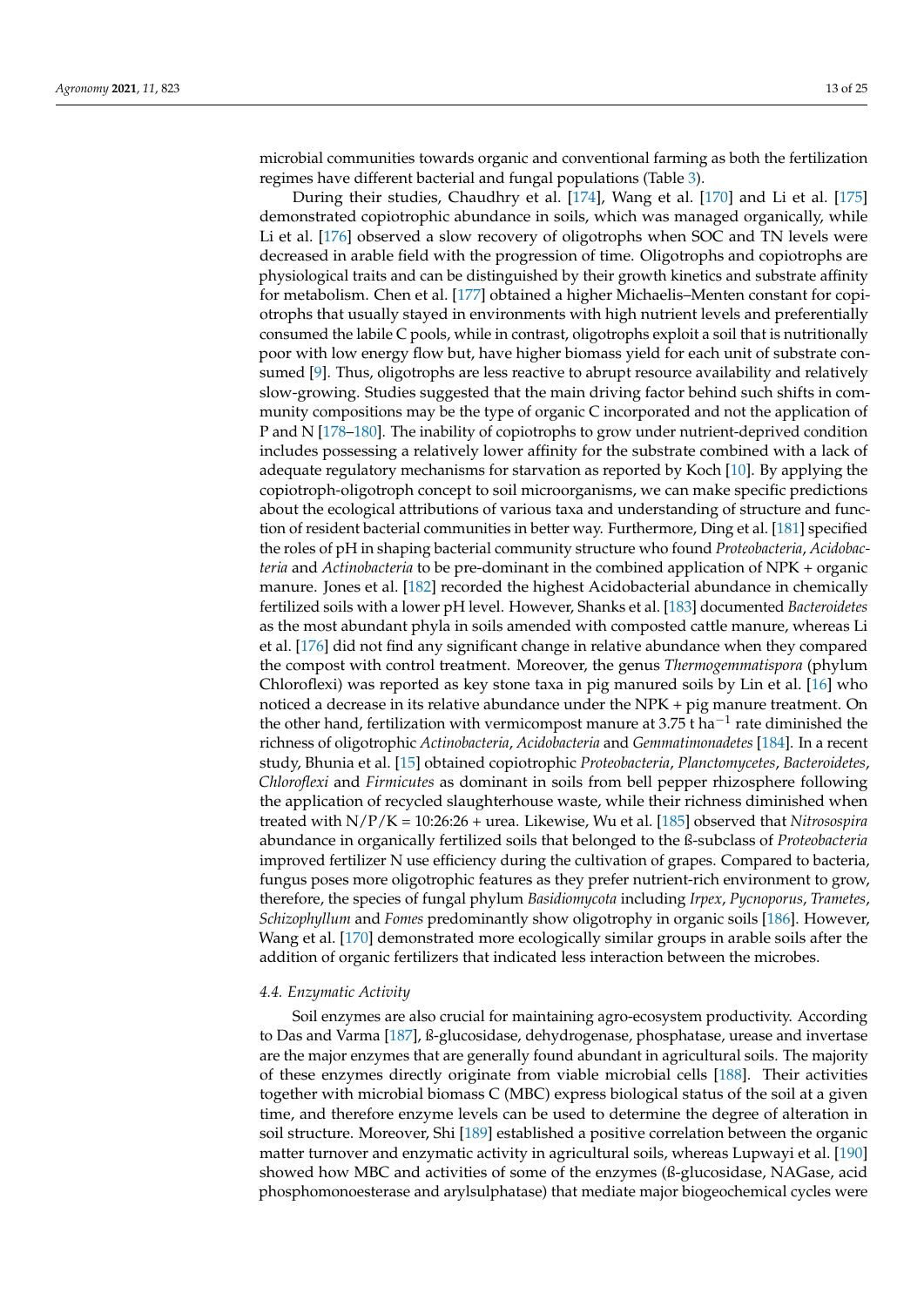affected by manure applications at different dosages. Additionally, soil enzymes are found highly sensitive to pH changes, while different fertilizers responded differently to the soil pH [191], although it is well documented that these enzymatic activities were enhanced when soils were fertilized with organic amendments. For instance, the activity of alkaline phosphomonoesterase in clay loamy soils was increased up to 300 mg *p*-NP kg<sup>-1</sup> h<sup>-1</sup> with the addition of swine manure biochar at the rate of 0.5%, which was around 150 mg *p*-nitrophenyl phosphate (*p*-NP) kg−<sup>1</sup> h −1 in control treatment [192]. Lupwayi et al. [190]  $\alpha$ btained 1956 pmol methylumbelliferone (MUF) g<sup>-1</sup> h<sup>-1</sup> ß-glucosidase activity in soils amended with composted cattle manure, whereas the NPK fertilized plots had 1534 pmol MUF g<sup>-1</sup> h<sup>-1</sup> activity of ß-glucosidase. Antonious et al. [193] monitored soil enzyme activity before and after animal manure application and found an increased urease and invertase activities after incorporation of vermicomposted horse manure to native soils. Furthermore, Panuccio et al. [194] showed a higher dehydrogenase activity (255 µg trifenil tetrazolium formazan or TTF  $g^{-1}$  h<sup>-1</sup>) in loamy-sand soil, which was treated with 50% solid digestate produced from anaerobic digestion of animal manure and maize silage mixture, relative to control treatment (70  $\mu$ g TTF g<sup>-1</sup> h<sup>-1</sup>). These positive results reflect higher metabolic profile of soil under organic farming systems.

| Soil Health<br><b>Parameters</b> | <b>Type of Fertilizer Applied</b>                                                                            | <b>References</b>                                                                 |                                                          |
|----------------------------------|--------------------------------------------------------------------------------------------------------------|-----------------------------------------------------------------------------------|----------------------------------------------------------|
|                                  | Chemical                                                                                                     | Organic                                                                           |                                                          |
| Aggregate formation              | Increases the proportion of<br>micro-aggregates in soil $\left($ <250 $\mu$ m)                               | Accumulates more SOM in<br>macro-aggregates $(>250 \mu m)$                        | Lin et al. $[16]$                                        |
| SOM turnover                     | No significant alteration in SOM<br>turnover rate                                                            | More labile SOC pools in<br>organically fertilized soils                          | Gregorich et al. [154]/Brown<br>and Cotton [156]         |
| Microbial abundance              | Oligotrophic<br>(Actinobacteria, Acidobacteria and<br>Gemmatimonadetes)                                      | Copiotrophic<br>(Proteobacteria, Bacteroidetes,<br>Firmicutes and Planctomycetes) | Bhunia et al. [15]                                       |
| Enzymatic activity               | Relatively less but greater than the<br>control treatment                                                    | Higher                                                                            | Lupwayi et al. [190]                                     |
| Disease suppression              | Protects crops from <i>Pythium</i> ,<br>Poses a greater risk of pest outbreak<br>Phytopthora and Rhizoctonia |                                                                                   | Kim et al. [13]/Bailey and<br>Lazarovits <sup>[24]</sup> |

**Table 3.** Alteration in agro-ecosystem health under different fertilization regimes.

# *4.5. Disease Suppression*

Research shows that the disease suppression ability of a crop is mainly confined to the biological properties of soil [195]. As highlighted in the literature, organic fertilizers can also be beneficial in terms of their disease suppression potential, while extensive and imbalanced supply of virgin nutrients pose a greater risk of pest outbreak decreasing the natural resistance in crops [13]. In recent years, the emergence of novel soil-borne plant pathogens and their resistant behaviors towards various phytochemicals have become a challenge to agricultural biologists. However, crops grown in organically cultivated soils exhibited lower attacks of pests and diseases as stated by Bailey and Lazarovits [24] (Table 3). Among the considered amendment types, composted fertilizers and vermicompost manures are generally applied to manage plant diseases and pests attacks without affecting the environment and human health, although their effectiveness against phytopathogens is attributed to microbial populations and community interactions present within these recycled products [196]. Yatoo et al. [197] claimed that vermicompost had better ability to resist plant diseases in comparison to commercial compost manures. Previously, Manandhar and Yami [198] found vermicompost to possess highest efficiency of disease control when they compared the effect of composted and vermicomposted fertilizers on foot rot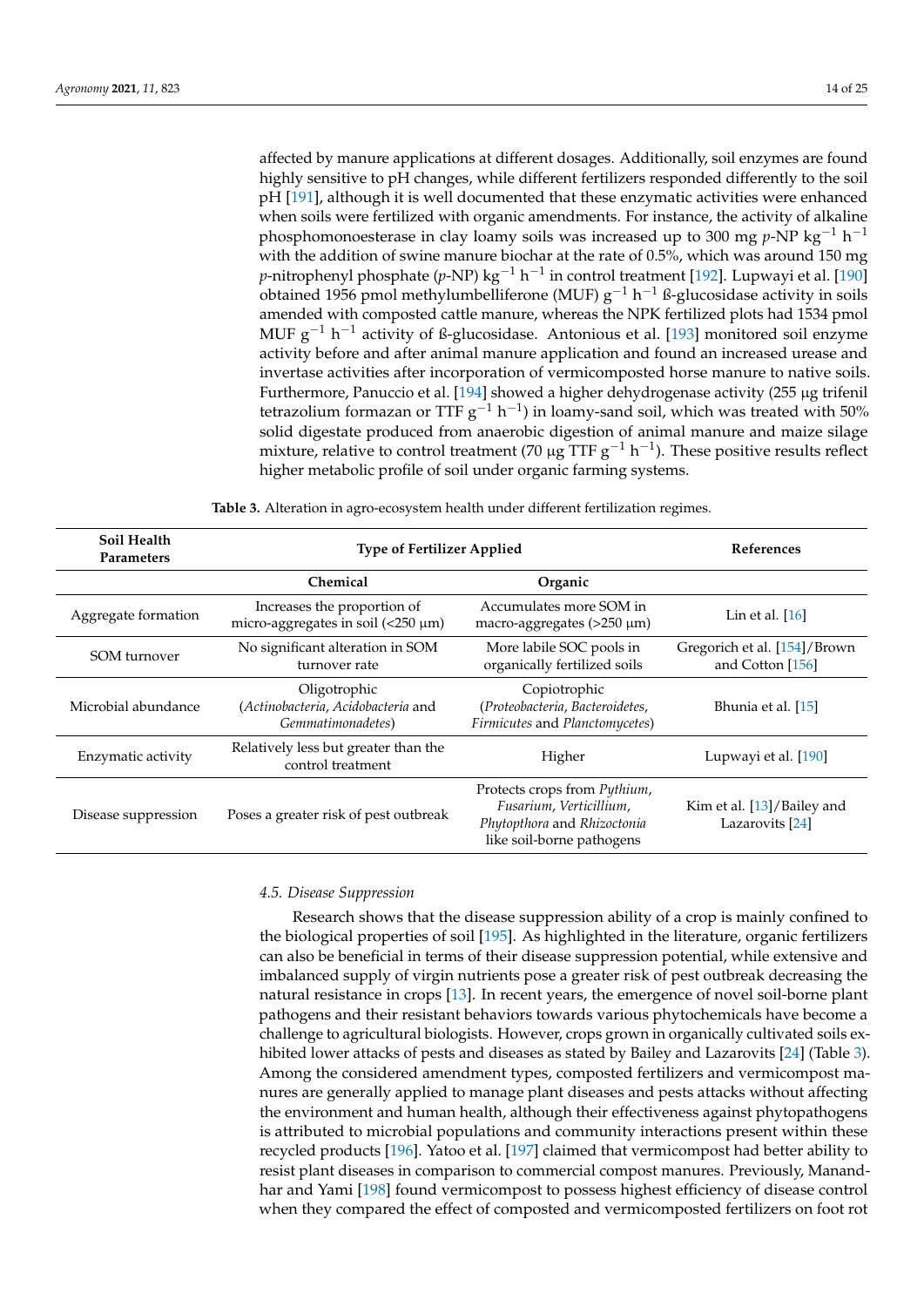disease of rice caused by *Fusarium moniliforme*. Arancon et al. [199] reported similar results applying vermicompost manure against spider mites attack to tomato seedlings, while wilt disease of tomato plants caused by the infection of *Fusarium oxysporum* was effectively suppressed when soil fertilized with dairy solid-based vermicompost [200]. Likewise, Szczech and Smolinska [201] assured that vermicompost application derived from animal manures prevented the abundance of pathogenic *Phytophthora nicotianae*. Pane et al. [202] recorded better inhibition in mycelial growth of *Pythium*, *Sclerotinia* and *Rhizoctonia* upon the addition of animal manure-based composts. In contrast, Bonanomi et al. [203] reported *Rhizoctonia solani* to thrive on animal-derived amendments rich in sugar-containing labile carbon fractions. In a continuation, Bonanomi et al. [21] demonstrated that organic amendments with high labile C fractions would be conducive to plant damping-off disease in short-term but, became suppressive after 100–300 days of application. Recently, Tao et al. [204] showed that the addition of bio-organic fertilizer shielded plants from pathogen infection increasing synergistic formation of biofilm at the root–microbiome interface, which may act as a plant-beneficial consortium against the soil-borne phytopathogens. An overall depiction of animal waste recycling and their reuse in farming systems to intensify agricultural productivity is reflected in Figure 2.



**Figure 2.** An approach to achieve agricultural sustainability through waste to fertilizer conversion.

## **5. Circulation of Nutrients Together with Economy**

In this section, we will discuss how a bio-based economy is developed through wasteto-fertilizer conversion. In recent years, the per capita consumption of meat is increasing day after day leading to huge production of animal wastes daily. As we mentioned earlier, most of the time, these wastes are not properly disposed of, which adversely affects the environment and society as well as leading to economic losses. Composting, vermicomposting, anaerobic digestion, pyrolysis and drying are the major treatment alternatives that make such wastes suitable to supply NPK, without which food production would not be possible. This was discussed briefly in Section 2. As animal wastes have greater fertilizer value, as shown in Table 1, these may reduce the use of inorganic NPK sources in agriculture. Waste-to-fertilizer production not only improves the agro-ecology but also can be the backbone of our economy. It is necessary to shift our economic mindset from linear to circular to provide a permanent solution along with societal benefits under the framework of sustainable bio-economy practice. According to the European Com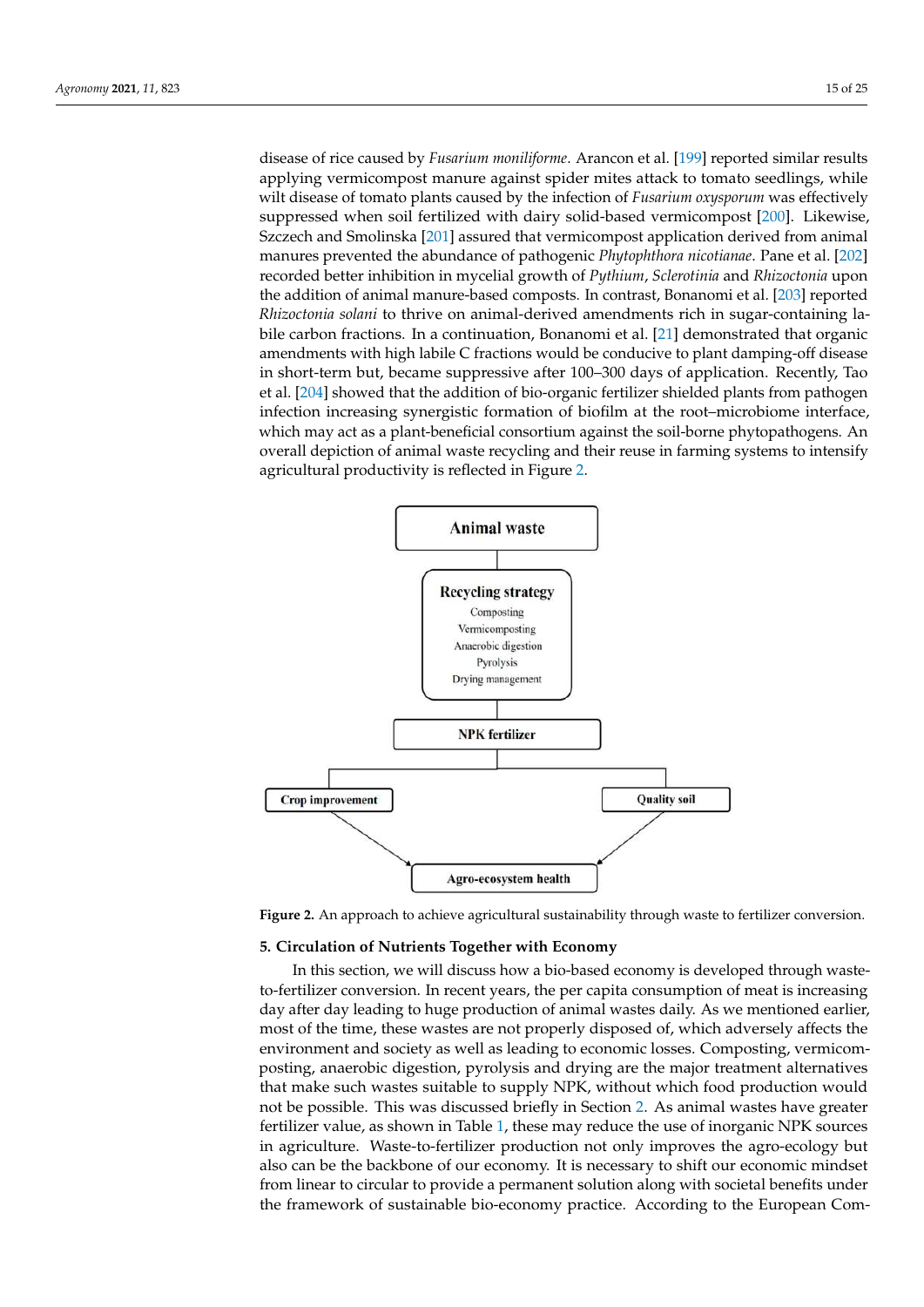mission [205], bio-economy includes the conversion of renewable bio-based wastes into diversified value-added products, which is, by default, circular as described by Carrez and Van Leeuwen [206], Sheridan [207] and Stegmann et al. [208]. This study highlighted a transition from the utilization of virgin nutrients to nutrient cycling, where nutrients are circulated together with economy.

This transition also includes efficient use of nutrients, generates demands for organic fertilizers and measures safe and profitable production and consumption of recycled nutrients as previously recommended by Valve et al. [209]. Figure 3 represents a pictorial overview of circular nutrient economy, which reflects economic, agricultural and environmental sustainability in each step. It starts with the waste production from different livestock farms and meat processing units, and then such wastes are recycled into organic fertilizers like compost, vermicompost, anaerobic digestate and biochar. When these amendments are applied in agriculture, SOM turnover as well as the C/N ratio of soil increases. Such fertilizers also supplies micro-nutrients that are indispensable for plant growth, thus a noticeable improvement in crop productivity was observed by Zhang et al. [14] and Bhunia et al. [15] during their studies. In fact, animal-derived organic amendments can positively affect the structure, nutrient turnover and many other properties of the soil as we briefed in Section 4. Human and livestock consumption of plant produce closed the nutrient loop, which will start again with the slaughtering of livestock animals. This novel approach can recirculate the economy transforming nutrient flows from linear to circular. Adopting this approach, local farmers, livestock owners and meat producing sectors would be benefited creating a ground for profitable business.



**Figure 3.** Circular nutrient economy and its elements.

#### **6. Conclusions**

Nutrient recycling through waste to fertilizer conversion safely disposes of livestock waste without polluting the environment. Among the existing conversion alternatives, composting, vermicomposting and thermal drying are relatively cost-effective and environmentally sound methods that can satisfactorily incorporate animal nutrients into the soil agro-ecosystem, which may be lost due to improper disposal of animal waste. No single technology can allow the complete destruction of abattoir pathogens, mainly the re-survival problem of BSE. Thus, the use of techniques in combinations is preferable, although adoption of dry heating technology may be advantageous in rural meat sectors. This review has categorized animal-derived amendments according to their source of origin and treatment technology adopted for recycling and highlighted how dose calculation and determination of fertilizer application frequency are crucial for maximizing crop production and soil fertility. A positive quadratic correlation between the yield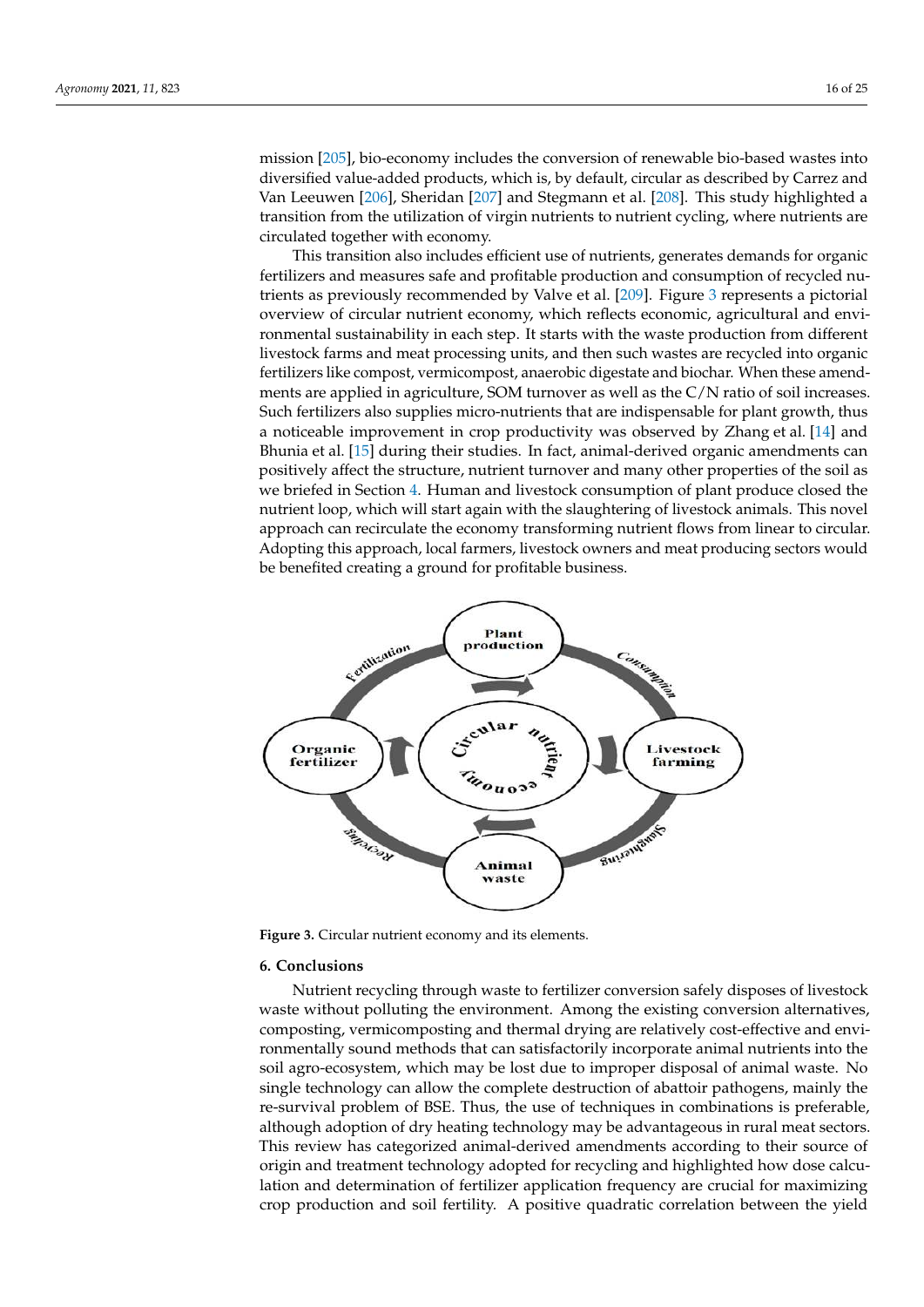response and agronomic efficiency was established by meta-analysis and the effects of diverse animal-derived fertilizers on soil aggregate formation, SOM turnover, microbial abundance, enzymatic activity and soil-borne disease suppression were also studied. In this study, a special emphasis has been given to the inactivation of waste pathogens that generally contaminate the rhizosphere soil if not treated properly before the land use. We furthermore conclude that, rather than the use of chemical fertilizers, the application of properly recycled animal-derived amendments at the appropriate dose will be more beneficial in terms of cost saving, agro-environmental quality and better crop productivity that should be the mainstay for sustainable agriculture. The main feature of this research is the circular nutrient economy, which exemplified how nutrients circulate together with the economy and affects sustainable development of the society. In view of animal waste valorization, future research on the circular nutrient economy should be encouraged to introduce organic fertilizers into mainstream cultivation.

**Author Contributions:** Conceptualization, J.M.; writing—original draft preparation, S.B. and A.B.; writing—review and editing, J.M.; supervision, J.M. and R.M. All authors have read and agreed to the published version of the manuscript.

**Funding:** This research work received no external funding for publication.

**Data Availability Statement:** No new data were created or analyzed in this study. Data sharing is not applicable to this article.

**Acknowledgments:** Authors thank Anupam Debsarkar, Associate Professor of Department of Civil Engineering, Jadavpur University for his helpful suggestions. We are also grateful to the anonymous Reviewers whose comments vastly improved the manuscript.

**Conflicts of Interest:** Authors declare that they have no conflict of interest.

#### **References**

- 1. Urra, J.; Alkorta, I.; Garbisu, C. Potential benefits and risks for soil health derived from the use of organic amendments in agriculture. *Agronomy* **2019**, *9*, 542. [CrossRef]
- 2. Gandhi, V.P.; Zhou, Z. Food demand and the food security challenge with rapid economic growth in the emerging economies of India and China. *Food Res. Int.* **2014**, *63*, 108–124. [CrossRef]
- 3. FAO. Food and Agriculture Organization of the United Nations. 2050: A Third More Mouths to Feed. 2009. Available online: http://www.fao.org/news/story/en/item/35571/icode/ (accessed on 25 January 2021).
- 4. Bommarco, R.; Kleijn, D.; Potts, S.G. Ecological intensification: Harnessing ecosystem services for food security. *Trends Ecol. Evol.* **2013**, *28*, 230–238. [CrossRef]
- 5. Sjauw-Koen-Fa, A. *Sustainability and Security of the Global Food Supply Chain*; Rabobank Group: Haarlem, The Netherlands, 2010; pp. 8–17.
- 6. Pretty, J.; Bharucha, Z.P. Sustainable intensifcation in agricultural systems. *Ann. Bot.* **2014**, *114*, 1571–1596. [CrossRef]
- 7. Diacono, M.; Montemurro, F. Effectiveness of organic wastes as fertilizers and amendments in salt-affected soils. *Agriculture* **2015**, *5*, 221–230. [CrossRef]
- 8. Ansari, R.A.; Mahmood, I. Optimization of organic and bio-organic fertilizers on soil properties and growth of pigeon pea. *Sci. Hortic.* **2017**, *226*, 1–9. [CrossRef]
- 9. Pershina, E.; Valkonen, J.; Kurki, P.; Ivanova, E.; Chirak, E.; Korvigo, I.; Provorov, N.; Andronov, E. Comparative analysis of prokaryotic communities associated with organic and conventional farming systems. *PLoS ONE* **2015**, *10*, e0145072. [CrossRef] [PubMed]
- 10. Koch, A.L. Oligotrophs versus copiotrophs. *Bioessays* **2001**, *23*, 657–661. [CrossRef]
- 11. Tal, A. Making conventional agriculture environmentally friendly: Moving beyond the glorification of organic agriculture and the demonization of conventional agriculture. *Sustainability* **2018**, *10*, 1078. [CrossRef]
- 12. Geiger, F.; Bengtsson, J.; Berendse, F.; Weisser, W.W.; Emmerson, M.; Morales, M.B.; Ceryngier, P.; Liira, J.; Tscharntke, T.; Winqvist, C.; et al. Persistent negative effects of pesticides on biodiversity and biological control potential on European farmland. *Basic Appl. Ecol.* **2010**, *11*, 97–105. [CrossRef]
- 13. Kim, J.J.; John, K.M.; Hae-Kyung, M.; Jin, K.; Enkhtaivan, G.; Kim, D.H. Morphological and biochemical variation of Chinese cabbage (*Brassica rapa* spp. Pekinensis) cultivated using different agricultural practices. *J. Food Compos. Anal.* **2014**, *36*, 12–23. [CrossRef]
- 14. Zhang, Y.; Liu, J.; Niu, S.; Kong, M.; Zhang, J.; Lu, Y.; Yao, Y. Animal wastes as fertilizers enhance growth of young walnut trees under soil drought conditions. *J. Sci. Food Agric.* **2020**, *100*, 3445–3455. [CrossRef]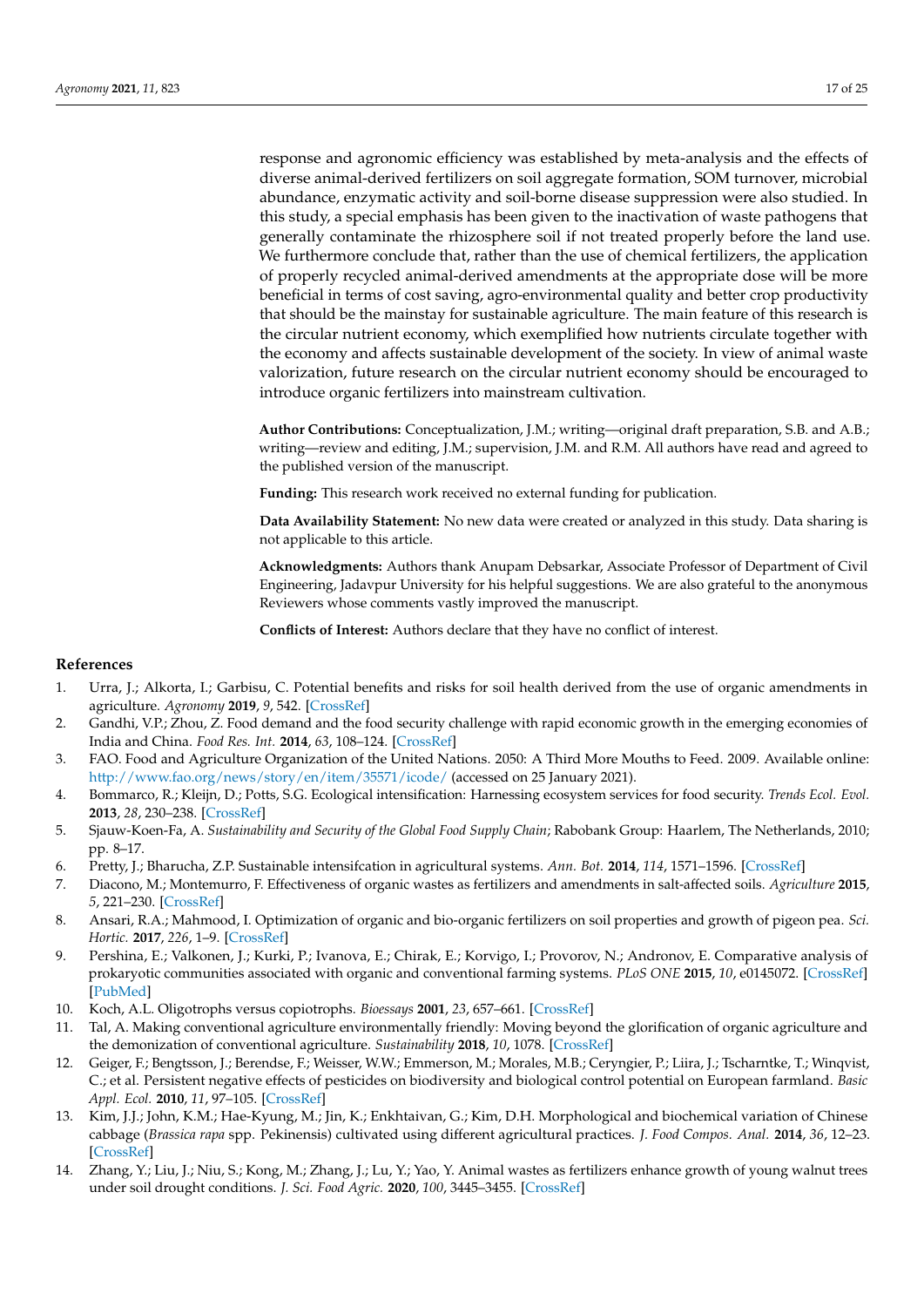- 15. Bhunia, S.; Bhowmik, A.; Mallick, R.; Debsarcar, A.; Mukherjee, J. Application of recycled slaughterhouse wastes as an organic fertilizer for successive cultivations of bell pepper and amaranth. *Sci. Hortic.* **2021**, *280*, 109927. [CrossRef]
- 16. Lin, Y.; Ye, G.; Kuzyakov, Y.; Liu, D.; Fan, J.; Ding, W. Long-term manure application increases soil organic matter and aggregation, and alters microbial community structure and keystone taxa. *Soil Biol. Biochem.* **2019**, *134*, 187–196. [CrossRef]
- 17. Zhang, M.; Yao, Y.; Tian, Y.; Ceng, K.; Zhao, M.; Zhao, M.; Yin, B. Increasing yield and N use efficiency with organic fertilizer in Chinese intensive rice cropping systems. *Field Crops Res.* **2018**, *227*, 102–109. [CrossRef]
- 18. Osman, K.T. *Soils: Principles, Properties and Management*, 1st ed.; Springer: Dordrecht, The Netherlands, 2013; pp. 97–110.
- 19. Li, S.; Li, J.; Li, G.; Li, Y.; Yuan, J.; Li, D. Effect of different organic fertilizers application on soil organic matter properties. *Compost Sci. Util.* **2017**, *25*, 31–36. [CrossRef]
- 20. Yan, D.; Wang, D.; Yang, L. Long-term effect of chemical fertilizer, straw, and manure on labile organic matter fractions in a paddy soil. *Biol. Fertil. Soils* **2007**, *44*, 93–101. [CrossRef]
- 21. Bonanomi, G.; Zotti, M.; Idbella, M.; Di Silverio, N.; Carrino, L.; Cesarano, G.; Assaeed, A.M.; Abd-ElGawad, A.M. Decomposition and organic amendments chemistry explain contrasting effects on plant growth promotion and suppression of *Rhizoctonia solani* damping off. *PLoS ONE* **2020**, *15*, e0230925. [CrossRef]
- 22. Liang, Q.; Chen, H.; Gong, Y.; Yang, H.; Fan, M.; Kuzyakov, Y. Effects of 15 years of manure and mineral fertilizers on enzyme activities in particle-size fractions in a North China Plain soil. *Eur. J. Soil Biol.* **2014**, *60*, 112–119. [CrossRef]
- 23. Chae, Y.; Cui, R.; Kim, S.W.; An, G.; Jeong, S.W.; An, Y.J. Exoenzyme activity in contaminated soils before and after soil washing: ß-glucosidase activity as a biological indicator of soil health. *Ecotoxicol. Environ. Saf.* **2017**, *135*, 368–374. [CrossRef]
- 24. Bailey, K.L.; Lazarovits, G. Suppressing soil-borne diseases with residue management and organic amendments. *Soil Tillage Res.* **2003**, *72*, 169–180. [CrossRef]
- 25. Agrios, G.N. *Plant Pathology*, 5th ed.; Academic Press: San Diego, CA, USA, 2005; p. 803. [CrossRef]
- 26. Hoitink, H.A.J.; Boehm, M.J. Biocontrol within the context of soil microbial communities: A substrate-dependent phenomenon. *Annu. Rev. Phytopathol.* **1999**, *37*, 427–446. [CrossRef] [PubMed]
- 27. Chen, W.; Hoitink, H.A.J.; Tuovinen, O.H. The role of microbial activity in suppression of damping-off caused by *Pythium ultimum*. *Phytopathology* **1987**, *78*, 314–322. [CrossRef]
- 28. De Brito Alvarez, M.A.; Gagne, S.; Antoun, H. Effect of compost on rhizosphere microflora of the tomato and on the incidence of plant growth-promoting rhizobacteria. *Appl. Environ. Microbiol.* **1995**, *61*, 194–199. [CrossRef]
- 29. Sturz, A.V.; Christie, B.R. Beneficial microbial allelopathies in the root zone: The management of soil quality and plant disease with rhizobacteria. *Soil Tillage Res.* **2003**, *72*, 107–123. [CrossRef]
- 30. Franke-Whittle, I.H.; Insam, H. Treatment alternatives of slaughterhouse wastes, and their effect on the inactivation of different pathogens: A review. *Crit. Rev. Microbiol.* **2013**, *39*, 139–151. [CrossRef]
- 31. Bhunia, S.; Bhowmik, A.; Mukherjee, J. Waste management of rural slaughterhouses in developing countries. In *Advanced Organic Management: Sustainable Practices and Approaches*; Hussain, C.M., Hait, S., Eds.; Elsevier: Amsterdam, The Netherlands, 2021; accepted.
- 32. Domingo, J.L.; Nadal, M. Domestic waste composting facilities: A review of human health risks. *Environ. Int.* **2009**, *35*, 382–389. [CrossRef]
- 33. Miskiewicz, A.; Kowalczyk, P.; Oraibi, S.M.; Cybulska, K.; Misiewicz, A. Bird feathers as potential sources of pathogenic microorganisms: A new look at old diseases. *Antonie Leeuwenhoek* **2018**, *111*, 1493–1507. [CrossRef]
- 34. Van Elsas, J.D.; Bailey, M.J. The ecology of transfer of mobile genetic elements. *FEMS Microbiol. Ecol.* **2002**, *42*, 187–197. [CrossRef] 35. Bondarczuk, K.; Markowicz, A.; Piotrowska-Seget, Z. The urgent need for risk assessment on the antibiotic resistance spread via sewage sludge land application. *Environ. Int.* **2016**, *87*, 49–55. [CrossRef]
- 36. O'Neill, J. *Tackling Drug-Resistant Infections Globally: Final Report and Recommendations*; The Review on Antimicrobial Resistance; Wellcome Trust: London, UK, 2016.
- 37. Salminen, E.; Rintala, J. Anaerobic digestion of organic solid poultry slaughterhouse waste—A review. *Bioresour. Technol.* **2002**, *83*, 13–26. [CrossRef]
- 38. Arbenz, M.; Gould, D.; Stopes, C. ORGANIC 3.0—The vision of the global organic movement and the need for scientific support. *Org. Agric.* **2017**, *7*, 199–207. [CrossRef]
- 39. Rahmann, G.; Ardakani, M.R.; Bàrberi, P.; Boehm, H.; Canali, S.; Chander, M.; David, W.; Dengel, L.; Erisman, J.W.; Galvis-Martinez, A.C.; et al. Organic Agriculture 3.0 is innovation with research. *Org. Agric.* **2017**, *7*, 169–197. [CrossRef]
- 40. Roy, M.; Karmakar, S.; Debsarcar, A.; Sen, P.K.; Mukherjee, J. Application of rural slaughterhouse waste as an organic fertilizer for pot cultivation of solanaceous vegetables in India. *Int. J. Recycl. Org. Waste Agric.* **2013**, *2*, 1–11. [CrossRef]
- 41. Roy, M.; Das, R.; Debsarcar, A.; Sen, P.K.; Mukherjee, J. Conversion of rural abattoir wastes to an organic fertilizer and its application the field cultivation of tomato in India. *Renew. Agric. Food Syst.* **2016**, *31*, 350–360. [CrossRef]
- 42. Zwetsloot, M.J.; Lehmann, J.; Solomon, D. Recycling slaughterhouse waste into fertilizer: How do pyrolysis temperature and biomass additions affect phosphorus availability and chemistry? *J. Sci. Food Agric.* **2015**, *95*, 281–288. [CrossRef]
- 43. Frazão, J.J.; de Melo Benites, V.; Ribeiro, J.V.S.; Pierobon, V.M.; Lavres, J. Agronomic effectiveness of a granular poultry litterderived organomineral phosphate fertilizer in tropical soils: Soil phosphorus fractionation and plant responses. *Geoderma* **2019**, *337*, 582–593. [CrossRef]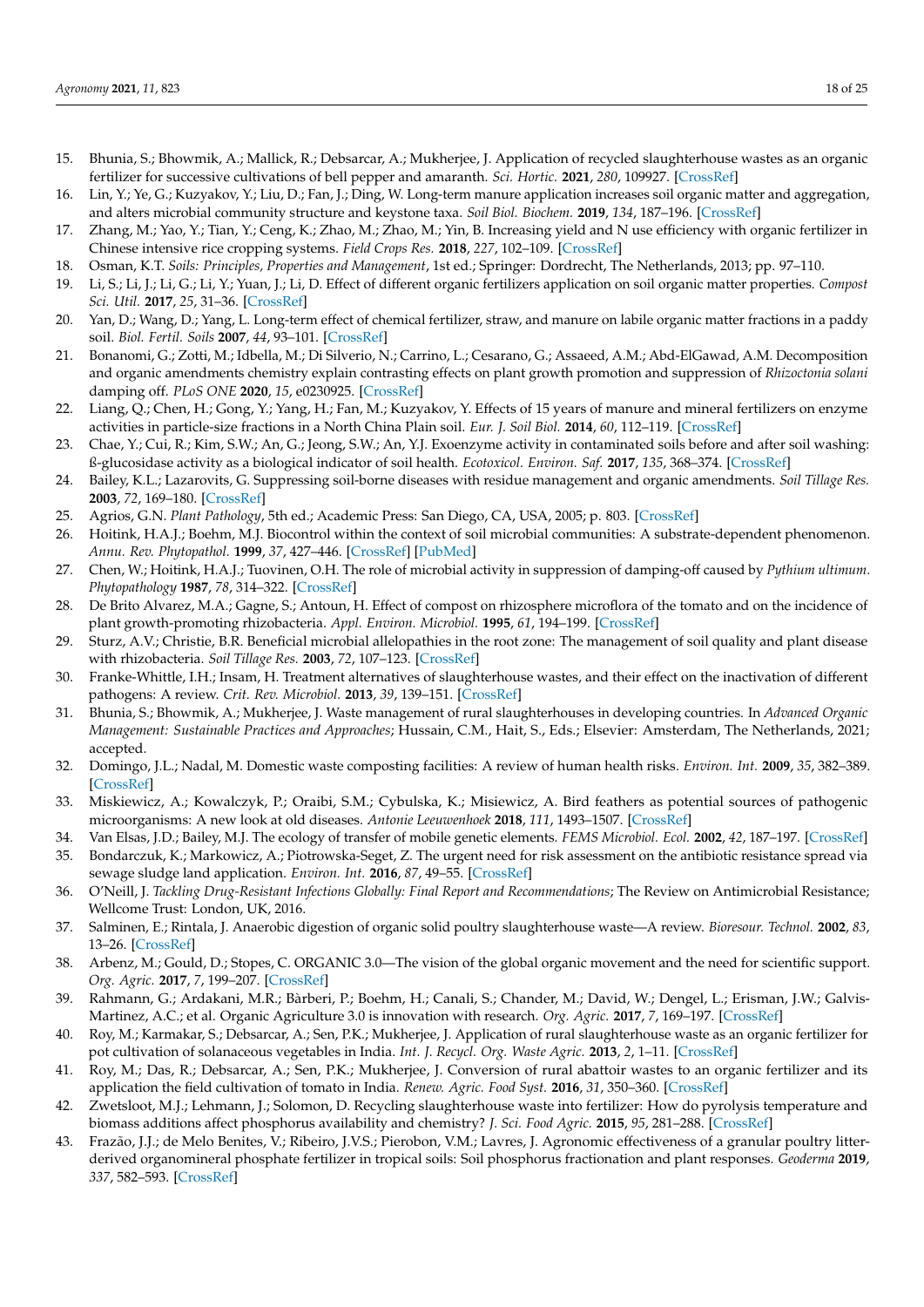- 44. Nunes, W.A.G.D.A.; Menezes, J.F.S.; Benites, V.D.M.; Lima Junior, S.A.D.; Oliveira, A.D.S. Use of organic compost produced from slaughterhouse waste as fertilizer in soybean and corn crops. *Sci. Agric.* **2015**, *72*, 343–350. [CrossRef]
- 45. Arancon, N.Q.; Edwards, C.A.; Bierman, P.; Metzger, J.D.; Lucht, C. Effects of vermicomposts produced from cattle manure, food waste and paper waste on the growth and yield of peppers in the field. *Pedobiologia* **2005**, *49*, 297–306. [CrossRef]
- 46. Chew, K.W.; Chia, S.R.; Yen, H.W.; Nomanbhay, S.; Ho, Y.C.; Show, P.L. Transformation of biomass waste into sustainable organic fertilizers. *Sustainability* **2019**, *11*, 2266. [CrossRef]
- 47. Gentile, R.; Vanlauwe, B.; Chivenge, P.; Six, J. Trade-offs between the short-and long-term effects of residue quality on soil C and N dynamics. *Plant Soil.* **2011**, *338*, 159–169. [CrossRef]
- 48. Anon. *The Animal By-Products Regulations (EC) No. 1774/2002*; European Commission: Brussels, Belgium, 2002.
- 49. Adhikari, B.B.; Chae, M.; Bressler, D.C. Utilization of slaughterhouse waste in value-added applications: Recent advances in the development of wood adhesives. *Polymers* **2018**, *10*, 176. [CrossRef]
- 50. Akdeniz, N. A systematic review of biochar use in animal waste composting. *Waste Manag.* **2019**, *88*, 291–300. [CrossRef] [PubMed]
- 51. National Agricultural Biosecurity Centre (NABC). *Carcass Disposal: A Comprehensive Review*; Report written for the USDA Animal and Plant Health Inspection Service; Kansas State University: Manhattan, KS, USA, 2004.
- 52. Senesi, N.; Plaza, C.; Brunetti, G.; Polo, A. A comparative survey of recent results on humic-like fractions in organic amendments and effects on native soil humic substances. *Soil Biol. Biochem.* **2007**, *39*, 1244–1262. [CrossRef]
- 53. Bernal, M.P.; Alburquerque, J.A.; Moral, R. Composting of animal manures and chemical criteria for compost maturity assessment: A review. *Bioresour. Technol.* **2009**, *100*, 5444–5453. [CrossRef]
- 54. Ragályi, P.; Kádár, I. Effect of organic fertilizers made from slaughterhouse wastes on yield of crops. *Arch. Agron. Soil Sci.* **2012**, *58*, 122–126. [CrossRef]
- 55. Glatz, P.; Miao, Z.; Rodda, B. Handling and treatment of poultry hatchery waste: A review. *Sustainability* **2011**, *3*, 216–237. [CrossRef]
- 56. Gajalakshmi, S.; Abbasi, S.A. Solid waste management by composting: State of the art. *Crit. Rev. Environ. Sci. Technol.* **2008**, *38*, 311–400. [CrossRef]
- 57. Swati, A.; Hait, S. Fate and bioavailability of heavy metals during vermicomposting of various organic wastes—A review. *Process Saf. Environ. Prot.* **2017**, *109*, 30–45. [CrossRef]
- 58. Ramnarain, Y.I.; Ansari, A.A.; Ori, L. Vermicomposting of different organic materials using the epigeic earthworm *Eisenia foetida*. *Int. J. Recycl. Org. Waste Agric.* **2019**, *8*, 23–36. [CrossRef]
- 59. Tognetti, C.; Laos, F.; Mazzarino, M.J.; Hernandez, M.T. Composting vs. vermicomposting: A comparison of end product quality. *Compost Sci. Util.* **2005**, *13*, 6–13. [CrossRef]
- 60. Maboeta, M.S.; Van Rensburg, L. Vermicomposting of industrially produced woodchips and sewage sludge utilizing *Eisenia fetida*. *Ecotox. Environ. Saf.* **2003**, *56*, 265–270. [CrossRef]
- 61. Yadav, A.; Gupta, R.; Garg, V.K. Organic manure production from cow dung and biogas plant slurry by vermicomposting under field conditions. *Int. J. Recycl. Org. Waste Agric.* **2013**, *2*, 1–7. [CrossRef]
- 62. Lores, M.; Gómez-Brandón, M.; Pérez-Díaz, D.; Domínguez, J. Using FAME profiles for the characterization of animal wastes and vermicomposts. *Soil Biol. Biochem.* **2006**, *38*, 2993–2996. [CrossRef]
- 63. Chattopadhyay, G.N. Use of vermicomposting biotechnology for recycling organic wastes in agriculture. *Int. J. Recycl. Org. Waste Agric.* **2012**, *1*, 1–6. [CrossRef]
- 64. Atiyeh, R.M.; Arancon, N.Q.; Edwards, C.A.; Metzger, J.D. The influence of earthworm-processed pig manure on the growth and productivity of marigolds. *Bioresour. Technol.* **2002**, *81*, 103–108. [CrossRef]
- 65. Garczyńska, M.; Kostecka, J.; Pączka, G.; Hajduk, E.; Mazur-Pączka, A.; Butt, K.R. Properties of vermicomposts derived from Cameroon sheep dung. *Appl. Sci.* **2020**, *10*, 5048. [CrossRef]
- 66. Borges, Y.V.; Alves, L.; Bianchi, I.; Espíndola, J.C.; Oliveira, J.M.D., Jr.; Radetski, C.M.; Somensi, C.A. Optimization of animal manure vermicomposting based on biomass production of earthworms and higher plants. *J. Environ. Sci. Health B* **2017**, *52*, 791–795. [CrossRef] [PubMed]
- 67. Lim, S.L.; Wu, T.Y.; Lim, P.N.; Shak, K.P.Y. The use of vermicompost in organic farming: Overview, effects on soil and economics. *J. Sci. Food Agric.* **2015**, *95*, 1143–1156. [CrossRef]
- 68. Kumazawa, K. Beneficial Effects of Organic Matter on Rice Growth and Yield in Japan. In *Organic Matter and Rice*; International Rice Research Institute: Manila, Philippines, 1984; pp. 431–444.
- 69. Pathma, J.; Sakthivel, N. Microbial diversity of vermicompost bacteria that exhibit useful agricultural traits and waste management potential. *SpringerPlus* **2012**, *1*, 1–19. [CrossRef] [PubMed]
- 70. Cantrell, K.B.; Ducey, T.; Ro, K.S.; Hunt, P.G. Livestock waste-to-bioenergy generation opportunities. *Bioresour. Technol.* **2008**, *99*, 7941–7953. [CrossRef]
- 71. Li, Y.; Park, S.Y.; Zhu, J. Solid-state anaerobic digestion for methane production from organic waste. *Renew. Sustain. Energy Rev.* **2011**, *15*, 821–826. [CrossRef]
- 72. Nkoa, R. Agricultural benefits and environmental risks of soil fertilization with anaerobic digestates: A review. *Agron. Sustain. Dev.* **2014**, *34*, 473–492. [CrossRef]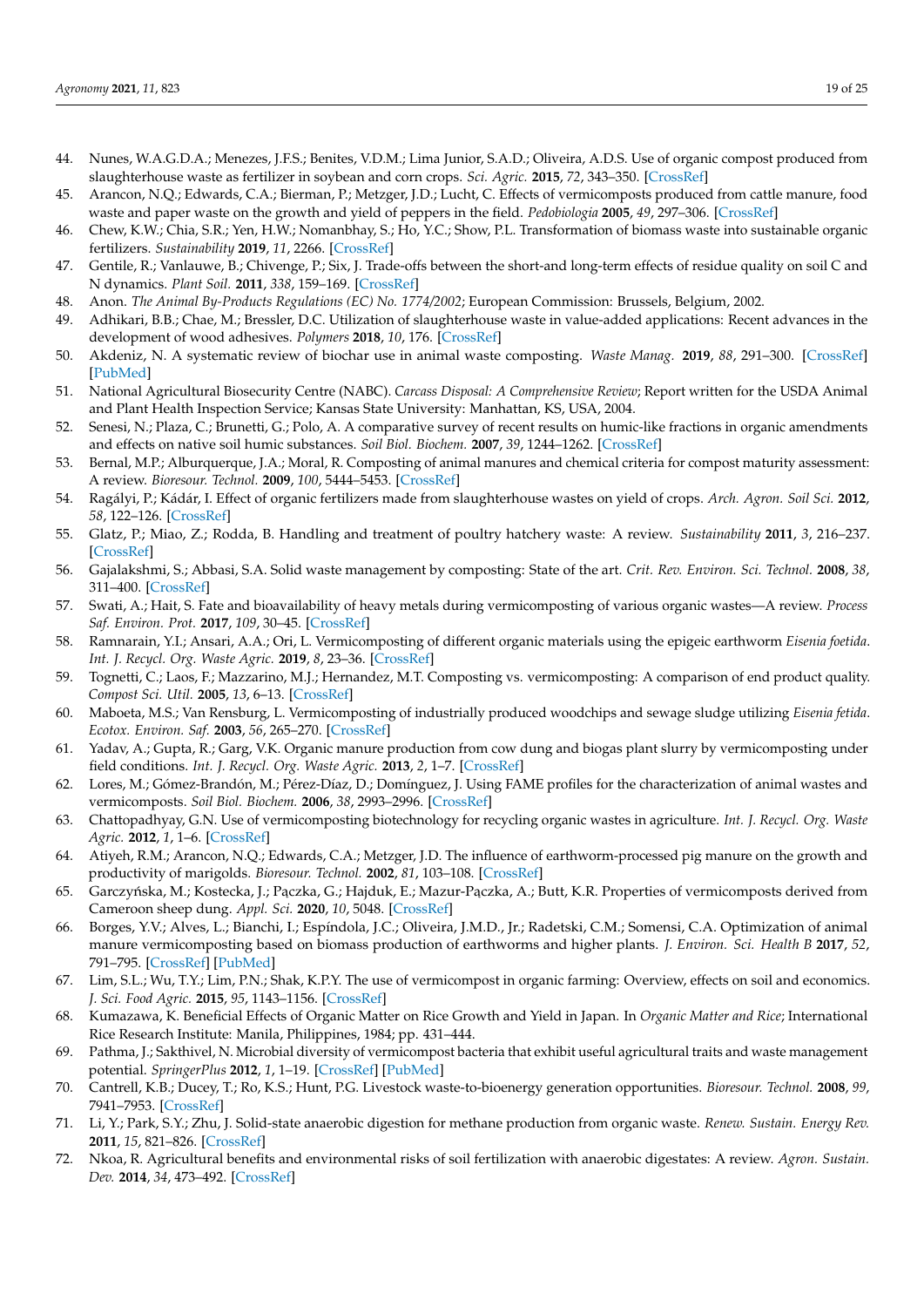- 73. Gutser, R.; Ebertseder, T.; Weber, A.; Schraml, M.; Schmidhalter, U. Short-term and residual availability of nitrogen after long-term application of organic fertilizers on arable land. *J. Plant Nutr. Soil Sci.* **2005**, *168*, 439–446. [CrossRef]
- 74. Möller, K.; Müller, T. Effects of anaerobic digestion on digestate nutrient availability and crop growth: A review. *Eng. Life Sci.* **2012**, *12*, 242–257. [CrossRef]
- 75. Li, B.; Dinkler, K.; Zhao, N.; Sobhi, M.; Merkle, W.; Liu, S.; Dong, R.; Oechsner, H.; Guo, J. Influence of anaerobic digestion on the labile phosphorus in pig, chicken, and dairy manure. *Sci. Total Environ.* **2020**, *737*, 140234. [CrossRef]
- 76. Nkoa, R.; Coulombe, J.; Desjardins, Y.; Tremblay, N. Towards optimization of growth via nutrient supply phasing: Nitrogen supply phasing increases broccoli (*Brassica oleracea* var. italica) growth and yield. *J. Exp. Bot.* **2001**, *52*, 821–827. [CrossRef] [PubMed]
- 77. Loria, E.R.; Sawyer, J.E.; Barker, D.W.; Lundvall, J.P.; Lorimor, J.C. Use of anaerobically digested swine manure as a nitrogen source in corn production. *Agron. J.* **2007**, *99*, 1119–1129. [CrossRef]
- 78. Collins, H.P.; Kimura, E.; Frear, C.S.; Kruger, C.E. Phosphorus uptake by potato from fertilizers recovered from anaerobic digestion. *Agron. J.* **2016**, *108*, 2036–2049. [CrossRef]
- 79. Côté, C.; Massé, D.I.; Quessy, S. Reduction of indicator and pathogenic microorganisms by psychrophilic anaerobic digestion in swine slurries. *Bioresour. Technol.* **2006**, *97*, 686–691. [CrossRef]
- 80. Viau, E.; Peccia, J. Survey of wastewater indicators and human pathogen genomes in biosolids produced by class A and class B stabilization treatments. *Appl. Environ. Microbiol.* **2009**, *75*, 164–174. [CrossRef]
- 81. Massé, D.I.; Saady, N.M.C.; Gilbert, Y. Potential of biological processes to eliminate antibiotics in livestock manure: An overview. *Animals* **2014**, *4*, 146–163. [CrossRef]
- 82. Salminen, E.; Rintala, J.; Härkönen, J.; Kuitunen, M.; Högmander, H.; Oikari, A. Anaerobically digested poultry slaughterhouse wastes as fertiliser in agriculture. *Bioresour. Technol.* **2001**, *78*, 81–88. [CrossRef]
- 83. Yadav, A.; Ansari, K.B.; Simha, P.; Gaikar, V.G.; Pandit, A.B. Vacuum pyrolysed biochar for soil amendment. *Resour. Technol.* **2016**, *2*, 177–185. [CrossRef]
- 84. Demirbas, A.; Arin, G. An overview of biomass pyrolysis. *Energy Sources A* **2002**, *24*, 471–482. [CrossRef]
- 85. Uzoma, K.C.; Inoue, M.; Andry, H.; Fujimaki, H.; Zahoor, A.; Nishihara, E. Effect of cow manure biochar on maize productivity under sandy soil condition. *Soil Use Manag.* **2011**, *27*, 205–212. [CrossRef]
- 86. Guizani, C.; Jeguirim, M.; Valin, S.; Limousy, L.; Salvador, S. Biomass chars: The effects of pyrolysis conditions on their morphology, structure, chemical properties and reactivity. *Energies* **2017**, *10*, 796. [CrossRef]
- 87. Zhang, P.; Zhang, X.; Li, Y.; Han, L. Influence of pyrolysis temperature on chemical speciation, leaching ability, and environmental risk of heavy metals in biochar derived from cow manure. *Bioresour. Technol.* **2020**, *302*, 122850. [CrossRef]
- 88. Bruckman, V.J.; Pumpanen, J. Biochar Use in Global Forests: Opportunities and Challenges. In *Developments in Soil Science*; Busse, M., Giardina, C.P., Morris, D.M., Page-Dumroese, D.S., Eds.; Elsevier: Amsterdam, The Netherlands, 2019; pp. 427–453. [CrossRef]
- 89. Luo, Y.; Dungait, J.A.; Zhao, X.; Brookes, P.C.; Durenkamp, M.; Li, G.; Lin, Q. Pyrolysis temperature during biochar production alters its subsequent utilization by microorganisms in an acid arable soil. *Land Degrad. Dev.* **2018**, *29*, 2183–2188. [CrossRef]
- 90. Petruccelli, R.; Di Lonardo, S. Role of biochars in soil fertility management of fruit crops. In *Fruit Crops*; Srivastava, A.K., Hu, C., Eds.; Elsevier: Cambridge, UK, 2020; pp. 431–444. [CrossRef]
- 91. Verheijen, F.; Jeffery, S.; Bastos, A.C.; van der Velde, M.; Diafas, I. *Biochar Application to Soils: A Critical Scientific Review of Effects on Soil Properties, Processes and Functions*; European Commission Report No. EUR 24099 EN; European Communities: Ispara, Italy, 2010.
- 92. Wang, Y.; Lin, Y.; Chiu, P.C.; Imhoff, P.T.; Guo, M. Phosphorus release behaviors of poultry litter biochar as a soil amendment. *Sci. Total Environ.* **2015**, *512*, 454–463. [CrossRef] [PubMed]
- 93. Glaser, B.; Lehr, V.I. Biochar effects on phosphorus availability in agricultural soils: A meta-analysis. *Sci. Rep.* **2019**, *9*, 1–9. [CrossRef] [PubMed]
- 94. Shinogi, Y.; Kanri, Y. Pyrolysis of plant, animal and human waste: Physical and chemical characterization of the pyrolytic products. *Bioresour. Technol.* **2003**, *90*, 241–247. [CrossRef]
- 95. Brtnicky, M.; Dokulilova, T.; Holatko, J.; Pecina, V.; Kintl, A.; Latal, O.; Vyhnanek, T.; Prichystalova, J.; Datta, R. Long-term effects of biochar-based organic amendments on soil microbial parameters. *Agronomy* **2019**, *9*, 747. [CrossRef]
- 96. Bhunia, S.; Bhowmik, A.; Mukherjee, J. Use of rural slaughterhouse wastes (SHWs) as fertilizer in agriculture: A review. In Proceedings of the International Conference on Energy Management for Green Environment, Kolkata, India, 25–27 September 2019; pp. 1–6. [CrossRef]
- 97. European Commission (EC). *The Veterinary Rules for the Disposal and Processing of Animal Waste*; European Commission: Brussels, Belgium, 1990.
- 98. Kádár, I.; Hámori, V.; Morvai, B.; Petróczki, F. Soil load and pollution limit values; sewage sludge and slaughterhouse waste compost effect on sugar beet. In *Cukorrépa-Termesztési/-Termeltetési Tanfolyam és Tanácskozás*; Várnainé, J.A., Ed.; Cukoripari Egyesülés: Budapest, Hungary, 2002; pp. 37–40.
- 99. Bhowmik, A.; Bhunia, S.; Mukherjee, J. An Apparatus for Recycling Slaughterhouse Waste and Method Thereof. Indian Patent 202031033116, 2020.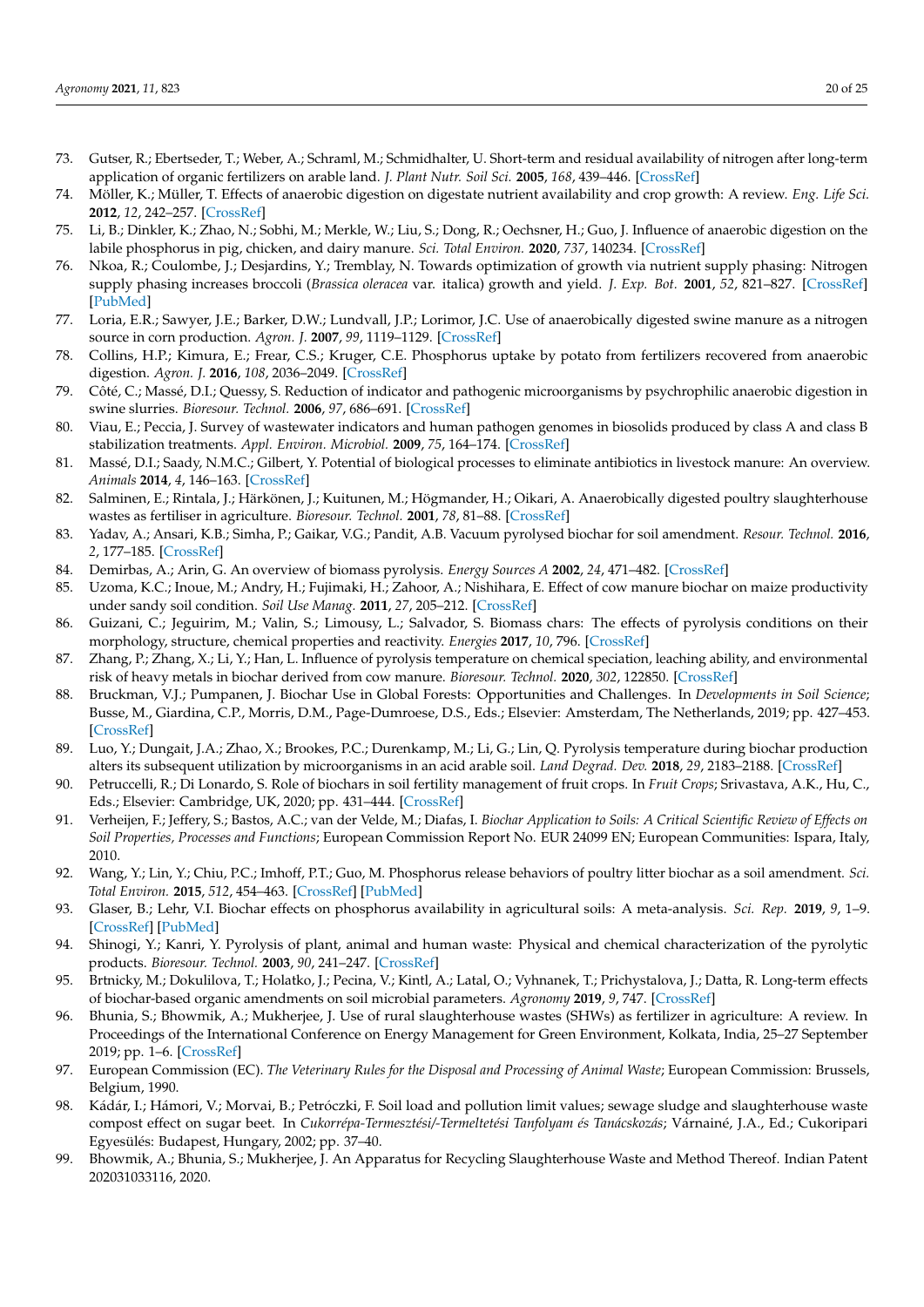- 100. Roy, M.; Das, R.; Kundu, A.; Karmakar, S.; Das, S.; Sen, P.; Debsarcar, A.; Mukherjee, J. Organic cultivation of tomato in India with recycled slaughterhouse wastes: Evaluation of fertilizer and fruit safety. *Agriculture* **2015**, *5*, 826–856. [CrossRef]
- 101. Bonanomi, G.; Cesarano, G.; Lombardi, N.; Motti, R.; Scala, F.; Mazzoleni, S.; Incerti, G. Litter chemistry explains contrasting feeding preferences of bacteria, fungi, and higher plants. *Sci. Rep.* **2017**, *7*, 1–13. [CrossRef]
- 102. Lazcano, C.; Arnold, J.; Zaller, J.G.; Martín, J.D.; Salgado, A.T. Compost and vermicompost as nursery pot components: Effects on tomato plant growth and morphology. *Span. J. Agric. Res.* **2009**, 944–951. [CrossRef]
- 103. Jackson, D.R.; Smith, K.A. Animal manure slurries as a source of nitrogen for cereals; effect of application time on efficiency. *Soil Use Manag.* **1997**, *13*, 75–81. [CrossRef]
- 104. Sradnick, A.; Feller, C. A typological concept to predict the nitrogen release from organic fertilizers in farming systems. *Agronomy* **2020**, *10*, 1448. [CrossRef]
- 105. Hua, W.; Luo, P.; An, N.; Cai, F.; Zhang, S.; Chen, K.; Yang, J.; Han, X. Manure application increased crop yields by promoting nitrogen use efficiency in the soils of 40-year soybean-maize rotation. *Sci. Rep.* **2020**, *10*, 1–10. [CrossRef]
- 106. Almeida, R.F.; Queiroz, I.D.S.; Mikhael, J.E.R.; Oliveira, R.C.; Borges, E.N. Enriched animal manure as a source of phosphorus in sustainable agriculture. *Int. J. Recycl. Org. Waste Agric.* **2019**, *8*, 203–210. [CrossRef]
- 107. Sharma, L.K.; Bali, S.K. A review of methods to improve nitrogen use efficiency in agriculture. *Sustainability* **2018**, *10*, 51. [CrossRef]
- 108. Cassman, K.G.; Gines, G.C.; Dizon, M.A.; Samson, M.I.; Alcantara, J.M. Nitrogen-use efficiency in tropical lowland rice systems: Contributions from indigenous and applied nitrogen. *Field Crops Res.* **1996**, *47*, 1–12. [CrossRef]
- 109. Vanlauwe, B.; Kihara, J.; Chivenge, P.; Pypers, P.; Coe, R.; Six, J. Agronomic use efficiency of N fertilizer in maize-based systems in sub-Saharan Africa within the context of integrated soil fertility management. *Plant Soil.* **2011**, *339*, 35–50. [CrossRef]
- 110. López-Bellido, R.J.; López-Bellido, L. Efficiency of nitrogen in wheat under Mediterranean conditions: Effect of tillage, crop rotation and N fertilization. *Field Crops Res.* **2001**, *71*, 31–46. [CrossRef]
- 111. Koutroubas, S.D.; Antoniadis, V.; Damalas, C.A.; Fotiadis, S. Effect of organic manure on wheat grain yield, nutrient accumulation, and translocation. *Agron. J.* **2016**, *108*, 615–625. [CrossRef]
- 112. Adediran, J.A.; Taiwo, L.B.; Akande, M.O.; Sobulo, R.A.; Idowu, O.J. Application of organic and inorganic fertilizer for sustainable maize and cowpea yields in Nigeria. *J. Plant Nutr.* **2005**, *27*, 1163–1181. [CrossRef]
- 113. Adekiya, A.O.; Agbede, T.M. Effect of methods and time of poultry manure application on soil and leaf nutrient concentrations, growth and fruit yield of tomato (*Lycopersicon esculentum* Mill). *J. Saudi Soc. Agric. Sci.* **2017**, *16*, 383–388. [CrossRef]
- 114. Moyin-Jesu, E.I. Use of different organic fertilizers on soil fertility improvement, growth and head yield parameters of cabbage (*Brassica oleraceae* L). *Int. J. Recycl. Org. Waste Agric.* **2015**, *4*, 291–298. [CrossRef]
- 115. Evanylo, G.; Sherony, C.; Spargo, J.; Starner, D.; Brosius, M.; Haering, K. Soil and water environmental effects of fertilizer-, manure-, and compost-based fertility practices in an organic vegetable cropping system. *Agric. Ecosyst. Environ.* **2008**, *127*, 50–58. [CrossRef]
- 116. Busari, M.A.; Salako, F.K.; Adetunji, M.T. Soil chemical properties and maize yield after application of organic and inorganic amendments to an acidic soil in Southwestern Nigeria. *Span. J. Agric. Res.* **2008**, *6*, 691–699. [CrossRef]
- 117. Das, S.; Jeong, S.T.; Das, S.; Kim, P.J. Composted cattle manure increases microbial activity and soil fertility more than composted swine manure in a submerged rice paddy. *Front. Microbiol.* **2017**, *8*, 1702. [CrossRef] [PubMed]
- 118. Llaven, M.A.O.; Jimenez, J.L.G.; Coro, B.I.C.; Rincon-Rosales, R.; Molina, J.M.; Dendooven, L.; Gutierrez-Miceli, F.A. Fruit characteristics of bell pepper cultivated in sheep manure vermicompost substituted soil. *J. Plant Nutr.* **2008**, *31*, 1585–1598. [CrossRef]
- 119. Joshi, R.; Vig, A.P.; Singh, J. Vermicompost as soil supplement to enhance growth, yield and quality of *Triticum aestivum* L.: A field study. *Int. J. Recycl. Org. Waste Agric.* **2013**, *2*, 1–7. [CrossRef]
- 120. Rayne, N.; Aula, L. Livestock manure and the impacts on soil health: A review. *Soil Syst.* **2020**, *4*, 64. [CrossRef]
- 121. Alburquerque, J.A.; De la Fuente, C.; Campoy, M.; Carrasco, L.; Nájera, I.; Baixauli, C.; Caravaca, F.; Roldán, A.; Cegarra, J.; Bernal, M.P. Agricultural use of digestate for horticultural crop production and improvement of soil properties. *Eur. J. Agron.* **2012**, *43*, 119–128. [CrossRef]
- 122. Bougnom, B.P.; Niederkofler, C.; Knapp, B.A.; Stimpfl, E.; Insam, H. Residues from renewable energy production: Their value for fertilizing pastures. *Biomass Bioenergy* **2012**, *39*, 290–295. [CrossRef]
- 123. Karim, A.A.; Ramasamy, C. *Expanding Frontiers of Agriculture: Contemporary Issues*; Kalyani Publishers: Ludhiana, India, 2000.
- 124. Chuan, L.; He, P.; Pampolino, M.F.; Johnston, A.M.; Jin, J.; Xu, X.; Zhao, S.; Qiu, S.; Zhou, W. Establishing a scientific basis for fertilizer recommendations for wheat in China: Yield response and agronomic efficiency. *Field Crops Res.* **2013**, *140*, 1–8. [CrossRef]
- 125. Lund, Z.F.; Doss, B.D. Residual effects of dairy cattle manure on plant growth and soil properties. *Agron. J.* **1980**, *72*, 123–130. [CrossRef]
- 126. McAndrews, G.M.; Liebman, M.; Cambardella, C.A.; Richard, T.L. Residual effects of composted and fresh solid swine (*Sus scrofa* L.) manure on soybean [*Glycine max* (L.) Merr.] growth and yield. *Agron. J.* **2006**, *98*, 873–882. [CrossRef]
- 127. Chiti, T.; Gardin, L.; Perugini, L.; Quaratino, R.; Vaccari, F.P.; Miglietta, F.; Valentini, R. Soil organic carbon stock assessment for the different cropland land uses in Italy. *Biol. Fertil. Soils* **2012**, *48*, 9–17. [CrossRef]
- 128. Van Bniggen, A.H.; Termorskuizen, A.J. Integrated approaches to root disease management in organic farming systems. *Aust. Plant Pathol.* **2003**, *32*, 141–156. [CrossRef]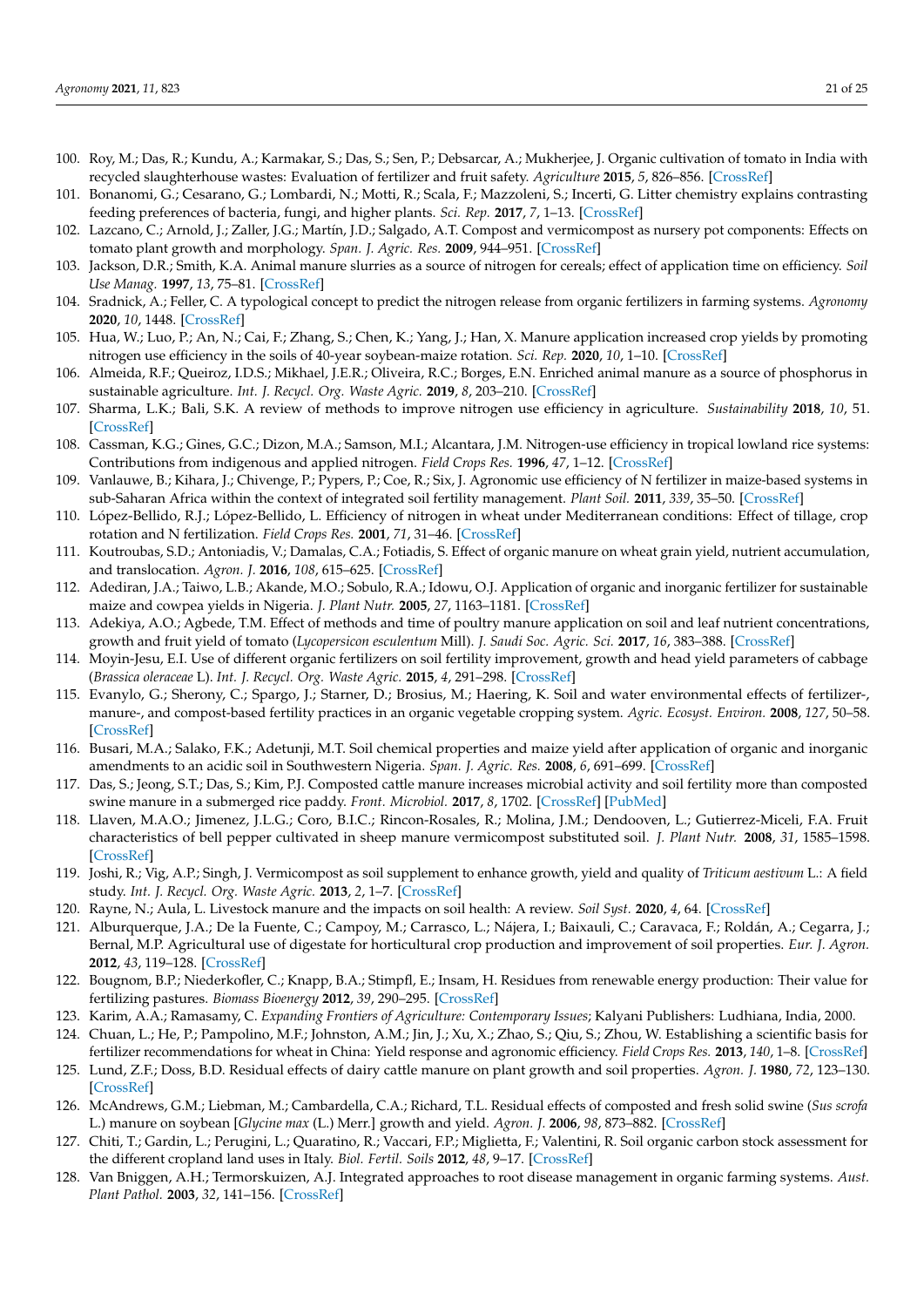- 129. Sayara, T.; Basheer-Salimia, R.; Hawamde, F.; Sánchez, A. Recycling of organic wastes through composting: Process performance and compost application in agriculture. *Agronomy* **2020**, *10*, 1838. [CrossRef]
- 130. Hati, K.M.; Swarup, A.; Mishra, B.; Manna, M.C.; Wanjari, R.H.; Mandal, K.G.; Misra, A.K. Impact of long-term application of fertilizer, manure and lime under intensive cropping on physical properties and organic carbon content of an Alfisol. *Geoderma* **2008**, *148*, 173–179. [CrossRef]
- 131. Das, B.; Chakraborty, D.; Singh, V.K.; Aggarwal, P.; Singh, R.; Dwivedi, B.S.; Mishra, R.P. Effect of integrated nutrient management practice on soil aggregate properties, its stability and aggregate-associated carbon content in an intensive rice-wheat system. *Soil Tillage Res.* **2014**, *136*, 9–18. [CrossRef]
- 132. Tripathi, R.; Nayak, A.K.; Bhattacharyya, P.; Shukla, A.K.; Shahid, M.; Raja, R.; Panda, B.B.; Mohanty, S.; Kumar, A.; Thilagam, V.K. Soil aggregation and distribution of carbon and nitrogen in different fractions after 41 years long-term fertilizer experiment in tropical rice-rice system. *Geoderma* **2014**, *213*, 280–286. [CrossRef]
- 133. Bandyopadhyay, P.K.; Saha, S.; Mani, P.K.; Mandal, B. Effect of organic inputs on aggregate associated organic carbon concentration under long-term rice-wheat cropping system. *Geoderma* **2010**, *154*, 379–386. [CrossRef]
- 134. Xin, X.; Zhang, J.; Zhu, A.; Zhang, C. Effects of long-term (23 years) mineral fertilizer and compost application on physical properties of fluvo-aquic soil in the North China Plain. *Soil Tillage Res.* **2016**, *156*, 166–172. [CrossRef]
- 135. Zhou, H.; Fang, H.; Hu, C.; Mooney, S.J.; Dong, W.; Peng, X. Inorganic fertilization effects on the structure of a calcareous silt loam soil. *Agron. J.* **2017**, *109*, 2871–2880. [CrossRef]
- 136. Zhang, S.; Li, Q.; Zhang, X.; Wei, K.; Chen, L.; Liang, W. Effects of conservation tillage on soil aggregation and aggregate binding agents in black soil of Northeast China. *Soil Tillage Res.* **2012**, *124*, 196–202. [CrossRef]
- 137. Zhang, X.; Wu, X.; Zhang, S.; Xing, Y.; Wang, R.; Liang, W. Organic amendment effects on aggregate-associated organic C, microbial biomass C and glomalin in agricultural soils. *Catena* **2014**, *123*, 188–194. [CrossRef]
- 138. Davinic, M.; Fultz, L.M.; Acosta-Martinez, V.; Calderón, F.J.; Cox, S.B.; Dowd, S.E.; Allen, V.G.; Zak, J.C.; Moore-Kucera, J. Pyrosequencing and mid-infrared spectroscopy reveal distinct aggregate stratification of soil bacterial communities and organic matter composition. *Soil Biol. Biochem.* **2012**, *46*, 63–72. [CrossRef]
- 139. Ma, B.; Lv, X.; Cai, Y.; Chang, S.X.; Dyck, M.F. Liming does not counteract the influence of long-term fertilization on soil bacterial community structure and its co-occurrence pattern. *Soil Biol. Biochem.* **2018**, *123*, 45–53. [CrossRef]
- 140. Guo, Z.C.; Zhang, Z.B.; Zhou, H.; Rahman, M.T.; Wang, D.Z.; Guo, X.S.; Li, L.J.; Peng, X.H. Long-term animal manure application promoted biological binding agents but not soil aggregation in a Vertisol. *Soil Tillage Res.* **2018**, *180*, 232–237. [CrossRef]
- 141. Hurisso, T.T.; Davis, J.G.; Brummer, J.E.; Stromberger, M.E.; Mikha, M.M.; Haddix, M.L.; Booher, M.R.; Paul, E.A. Rapid changes in microbial biomass and aggregate size distribution in response to changes in organic matter management in grass pasture. *Geoderma* **2013**, *193*, 68–75. [CrossRef]
- 142. Babalola, O.; Adesodun, J.; Olasantan, F.; Adekunle, A. Responses of some soil biological, chemical and physical properties to short-term compost amendment. *Int. J. Soil Sci.* **2012**, *7*, 28–38. [CrossRef]
- 143. Bertagnoli, B.G.; Oliveira, J.F.; Barbosa, G.M.; Colozzi Filho, A. Poultry litter and liquid swine slurry applications stimulate glomalin, extraradicular mycelium production, and aggregation in soils. *Soil Tillage Res.* **2020**, *202*, 104657. [CrossRef]
- 144. Li-Xian, Y.; Guo-Liang, L.; Shi-Hua, T.; Gavin, S.; Zhao-Huan, H. Salinity of animal manure and potential risk of secondary soil salinization through successive manure application. *Sci. Total Environ.* **2007**, *383*, 106–114. [CrossRef]
- 145. Stocker, T.F.; Qin, D.; Plattner, G.-K.; Tignor, M.; Allen, J.A.; Boschung, J.; Nauels, A.; Xia, Y.; Bex, V.; Midgley, P.M. *Climate Change 2013: The Physical Science Basis*; Contribution of Working Group I to the Fifth Assessment Report of the Intergovernmental Panel on Climate Change; Cambridge University Press: Cambridge, UK; New York, NY, USA, 2013.
- 146. Smith, P.; Davies, C.A.; Ogle, S.; Zanchi, G.; Bellarby, J.; Bird, N.; Boddey, R.M.; McNamara, N.P.; Powlson, D.; Cowie, A.; et al. Towards an integrated global framework to assess the impacts of land use and management change on soil carbon: Current capability and future vision. *Glob. Chang. Biol.* **2012**, *18*, 2089–2101. [CrossRef]
- 147. Ali, S.; Hayat, R.; Begum, F.; Bohannan, B.J.M.; Inebert, L.; Meyer, K. Variation in soil physical, chemical and microbial parameters under different land uses in Bagrot valley, Gilgit, Pakistan. *J. Chem. Soc. Pak.* **2017**, *39*, 97–107.
- 148. Maillard, É.; Angers, D.A. Animal manure application and soil organic carbon stocks: A meta-analysis. *Glob. Chang. Biol.* **2014**, *20*, 666–679. [CrossRef]
- 149. Wang, Y.; Hu, N.; Ge, T.; Kuzyakov, Y.; Wang, Z.L.; Li, Z.; Tang, Z.; Chen, Y.; Wu, C.; Lou, Y. Soil aggregation regulates distributions of carbon, microbial community and enzyme activities after 23-year manure amendment. *Appl. Soil Ecol.* **2017**, *111*, 65–72. [CrossRef]
- 150. Balser, T.C.; Firestone, M.K. Linking microbial community composition and soil processes in a California annual grassland and mixed-conifer forest. *Biogeochemistry* **2005**, *73*, 395–415. [CrossRef]
- 151. Bowles, T.M.; Acosta-Martínez, V.; Calderón, F.; Jackson, L.E. Soil enzyme activities, microbial communities, and carbon and nitrogen availability in organic agroecosystems across an intensively-managed agricultural landscape. *Soil Biol. Biochem.* **2014**, *68*, 252–262. [CrossRef]
- 152. Tian, J.; Lou, Y.; Gao, Y.; Fang, H.; Liu, S.; Xu, M.; Blagodatskaya, E.; Kuzyakov, Y. Response of soil organic matter fractions and composition of microbial community to long-term organic and mineral fertilization. *Biol. Fertil. Soils* **2017**, *53*, 523–532. [CrossRef]
- 153. Kong, A.Y.; Six, J.; Bryant, D.C.; Denison, R.F.; Van Kessel, C. The relationship between carbon input, aggregation, and soil organic carbon stabilization in sustainable cropping systems. *Soil Sci. Soc. Am. J.* **2005**, *69*, 1078–1085. [CrossRef]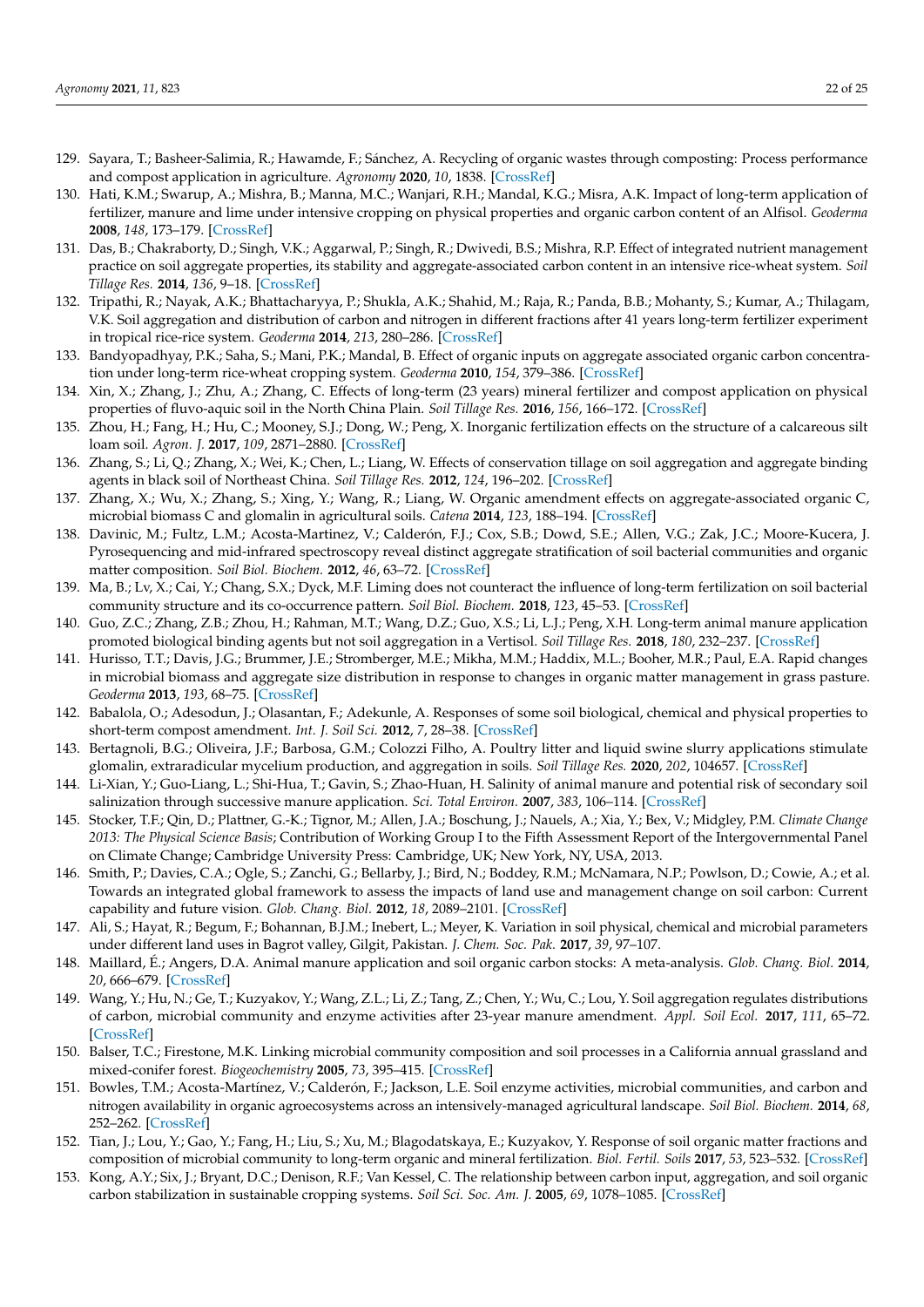- 154. Gregorich, E.G.; Liang, B.C.; Ellert, B.H.; Drury, C.F. Fertilization effects on soil organic matter turnover and corn residue C storage. *Soil Sci. Soc. Am. J.* **1996**, *60*, 472–476. [CrossRef]
- 155. Whalen, J.K.; Benslim, H.; Jiao, Y.; Sey, B.K. Soil organic carbon and nitrogen pools as affected by compost applications to a sandy-loam soil in Québec. *Can. J. Soil Sci.* **2008**, *88*, 443–450. [CrossRef]
- 156. Brown, S.; Cotton, M. Changes in soil properties and carbon content following compost application: Results of on-farm sampling. *Compost Sci. Util.* **2011**, *19*, 87–96. [CrossRef]
- 157. Majumder, B.; Mandal, B.; Bandyopadhyay, P.K.; Chaudhury, J. Soil organic carbon pools and productivity relationships for a 34 year old rice-wheat-jute agroecosystem under different fertilizer treatments. *Plant Soil.* **2007**, *297*, 53–67. [CrossRef]
- 158. Bouajila, K.; Sanaa, M. Effects of organic amendments on soil physico-chemical and biological properties. *J. Mater. Environ. Sci.* **2011**, *2*, 485–490.
- 159. Dass, A.; Lenka, N.K.; Patnaik, U.S.; Sudhishri, S. Integrated nutrient management for production, economics, and soil improvement in winter vegetables. *Int. J. Veg. Sci.* **2008**, *14*, 104–120. [CrossRef]
- 160. Jayakumar, M.; Sivakami, T.; Ambika, D.; Karmegam, N. Effect of turkey litter (*Meleagris gallopavo* L.) vermicompost on growth and yield characteristics of paddy, *Oryza sativa* (ADT-37). *Afr. J. Biotechnol.* **2011**, *10*, 15295–15304. [CrossRef]
- 161. Zhao, H.T.; Li, T.P.; Zhang, Y.; Hu, J.; Bai, Y.C.; Shan, Y.H.; Ke, F. Effects of vermicompost amendment as a basal fertilizer on soil properties and cucumber yield and quality under continuous cropping conditions in a greenhouse. *J. Soils Sediments* **2017**, *17*, 2718–2730. [CrossRef]
- 162. Compton, J.E.; Boone, R.D. Soil nitrogen transformations and the role of light fraction organic matter in forest soils. *Soil Biol. Biochem.* **2002**, *34*, 933–943. [CrossRef]
- 163. Lal, R. Soil carbon sequestration impacts on global climate change and food security. *Science* **2004**, *304*, 1623–1627. [CrossRef] [PubMed]
- 164. Plaza, C.; Giannetta, B.; Fernández, J.M.; López-de-Sá, E.G.; Polo, A.; Gascó, G.; Méndez, A.; Zaccone, C. Response of different soil organic matter pools to biochar and organic fertilizers. *Agric. Ecosyst. Environ.* **2016**, *225*, 150–159. [CrossRef]
- 165. Zhan, Y.; Liu, W.; Bao, Y.; Zhang, J.; Petropoulos, E.; Li, Z.; Lin, X.; Feng, Y. Fertilization shapes a well-organized community of bacterial decomposers for accelerated paddy straw degradation. *Sci. Rep.* **2018**, *8*, 1–10. [CrossRef]
- 166. Moeskops, B.; Buchan, D.; Sleutel, S.; Herawaty, L.; Husen, E.; Saraswati, R.; Setyorini, D.; De Neve, S. Soil microbial communities and activities under intensive organic and conventional vegetable farming in West Java, Indonesia. *Appl. Soil Ecol.* **2010**, *45*, 112–120. [CrossRef]
- 167. Xu, L.; Yi, M.; Yi, H.; Guo, E.; Zhang, A. Manure and mineral fertilization change enzyme activity and bacterial community in millet rhizosphere soils. *World J. Microbiol. Biotechnol.* **2018**, *34*, 1–13. [CrossRef]
- 168. Yu, W.T.; Bi, M.L.; Xu, Y.G.; Zhou, H.; Ma, Q.; Jiang, C.M. Microbial biomass and community composition in a Luvisol soil as influenced by long-term land use and fertilization. *Catena* **2013**, *107*, 89–95. [CrossRef]
- 169. Geisseler, D.; Scow, K.M. Long-term effects of mineral fertilizers on soil microorganisms—A review. *Soil Biol. Biochem.* **2014**, *75*, 54–63. [CrossRef]
- 170. Wang, J.; Song, Y.; Ma, T.; Raza, W.; Li, J.; Howland, J.G.; Huang, Q.; Shen, Q. Impacts of inorganic and organic fertilization treatments on bacterial and fungal communities in a paddy soil. *Appl. Soil Ecol.* **2017**, *112*, 42–50. [CrossRef]
- 171. Liu, S.; Meng, J.; Jiang, L.; Yang, X.; Lan, Y.; Cheng, X.; Chen, W. Rice husk biochar impacts soil phosphorous availability, phosphatase activities and bacterial community characteristics in three different soil types. *Appl. Soil Ecol.* **2017**, *116*, 12–22. [CrossRef]
- 172. Gopal, M.; Gupta, A.; Sunil, E.; Thomas, G.V. Amplification of plant beneficial microbial communities during conversion of coconut leaf substrate to vermicompost by *Eudrilus* sp. *Curr. Microbiol.* **2009**, *59*, 15–20. [CrossRef]
- 173. Sun, R.; Zhang, X.X.; Guo, X.; Wang, D.; Chu, H. Bacterial diversity in soils subjected to long-term chemical fertilization can be more stably maintained with the addition of livestock manure than wheat straw. *Soil Biol. Biochem.* **2015**, *88*, 9–18. [CrossRef]
- 174. Chaudhry, V.; Rehman, A.; Mishra, A.; Chauhan, P.S.; Nautiyal, C.S. Changes in bacterial community structure of agricultural land due to long-term organic and chemical amendments. *Microb. Ecol.* **2012**, *64*, 450–460. [CrossRef] [PubMed]
- 175. Li, W.; Liu, M.; Wu, M.; Jiang, C.; Kuzyakov, Y.; Gavrichkova, O.; Feng, Y.; Dong, Y.; Li, Z. Bacterial community succession in paddy soil depending on rice fertilization. *Appl. Soil Ecol.* **2019**, *144*, 92–97. [CrossRef]
- 176. Li, F.; Chen, L.; Zhang, J.; Yin, J.; Huang, S. Bacterial community structure after long-term organic and inorganic fertilization reveals important associations between soil nutrients and specific taxa involved in nutrient transformations. *Front. Microbiol.* **2017**, *8*, 187. [CrossRef] [PubMed]
- 177. Chen, Y.; Chen, G.; Robinson, D.; Yang, Z.; Guo, J.; Xie, J.; Fu, S.; Zhou, L.; Yang, Y. Large amounts of easily decomposable carbon stored in subtropical forest subsoil are associated with r-strategy-dominated soil microbes. *Soil Biol. Biochem.* **2016**, *95*, 233–242. [CrossRef]
- 178. Eilers, K.G.; Lauber, C.L.; Knight, R.; Fierer, N. Shifts in bacterial community structure associated with inputs of low molecular weight carbon compounds to soil. *Soil Biol. Biochem.* **2010**, *42*, 896–903. [CrossRef]
- 179. Shi, S.; Richardson, A.E.; O'Callaghan, M.; DeAngelis, K.M.; Jones, E.E.; Stewart, A.; Firestone, M.K.; Condron, L.M. Effects of selected root exudate components on soil bacterial communities. *FEMS Microbiol. Ecol.* **2011**, *77*, 600–610. [CrossRef] [PubMed]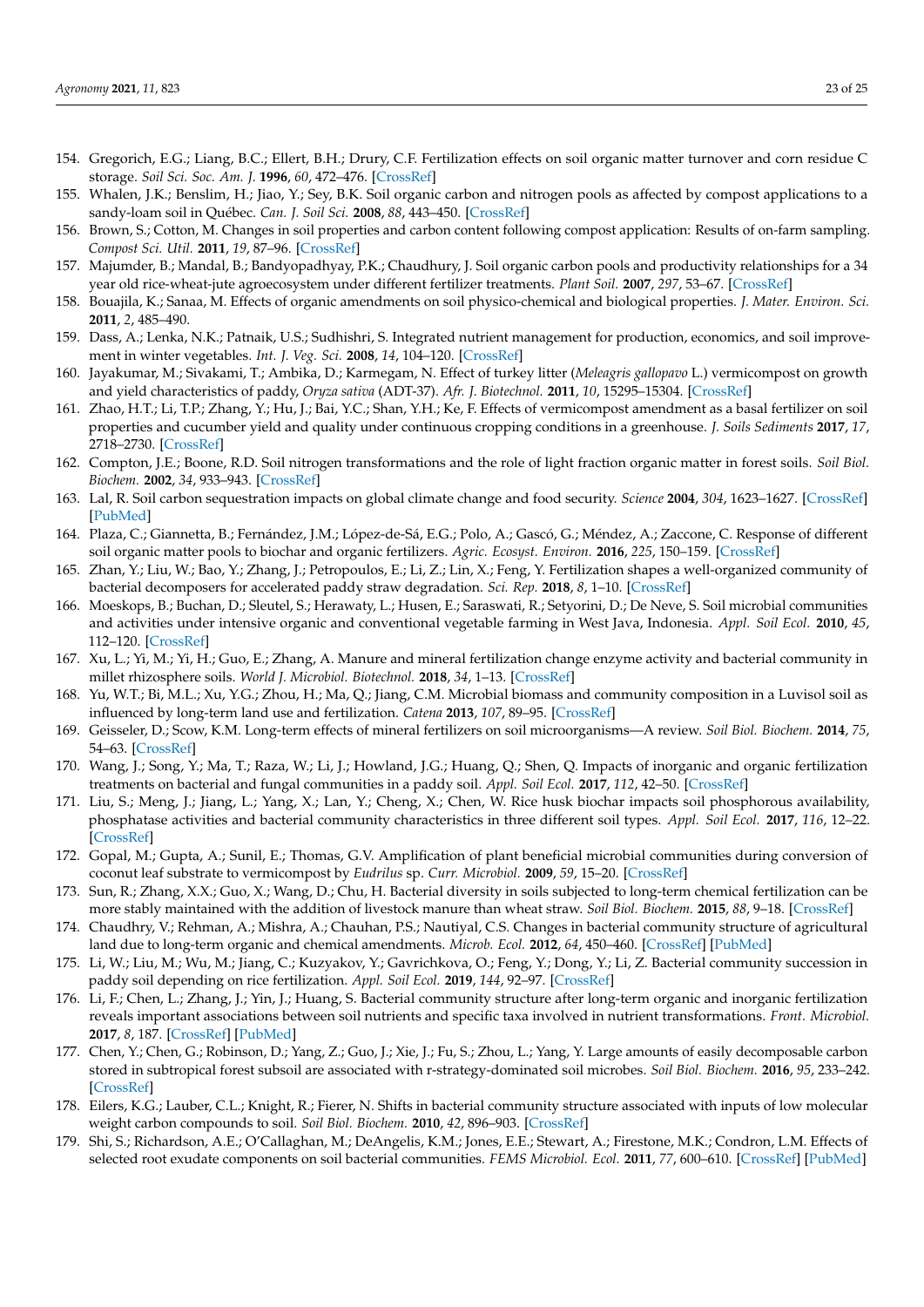- 180. Pascault, N.; Ranjard, L.; Kaisermann, A.; Bachar, D.; Christen, R.; Terrat, S.; Mathieu, O.; Lévêque, J.; Mougel, C.; Henault, C.; et al. Stimulation of different functional groups of bacteria by various plant residues as a driver of soil priming effect. *Ecosystems* **2013**, *16*, 810–822. [CrossRef]
- 181. Ding, J.; Jiang, X.; Ma, M.; Zhou, B.; Guan, D.; Zhao, B.; Zhou, J.; Cao, F.; Li, L.; Li, J. Effect of 35 years inorganic fertilizer and manure amendment on structure of bacterial and archaeal communities in black soil of northeast China. *Appl. Soil Ecol.* **2016**, *105*, 187–195. [CrossRef]
- 182. Jones, R.T.; Robeson, M.S.; Lauber, C.L.; Hamady, M.; Knight, R.; Fierer, N. A comprehensive survey of soil acidobacterial diversity using pyrosequencing and clone library analyses. *ISME J.* **2009**, *3*, 442–453. [CrossRef]
- 183. Shanks, O.C.; Kelty, C.A.; Archibeque, S.; Jenkins, M.; Newton, R.J.; McLellan, S.L.; Huse, S.M.; Sogin, M.L. Community structures of fecal bacteria in cattle from different animal feeding operations. *Appl. Environ. Microbiol.* **2011**, *77*, 2992–3001. [CrossRef] [PubMed]
- 184. Liu, M.; Wang, C.; Liu, X.; Lu, Y.; Wang, Y. Saline-alkali soil applied with vermicompost and humic acid fertilizer improved macroaggregate microstructure to enhance salt leaching and inhibit nitrogen losses. *Appl. Soil Ecol.* **2020**, *156*, 103705. [CrossRef]
- 185. Wu, L.; Jiang, Y.; Zhao, F.; He, X.; Liu, H.; Yu, K. Increased organic fertilizer application and reduced chemical fertilizer application affect the soil properties and bacterial communities of grape rhizosphere soil. *Sci. Rep.* **2020**, *10*, 1–10. [CrossRef]
- 186. Ho, A.; Di Lonardo, D.P.; Bodelier, P.L. Revisiting life strategy concepts in environmental microbial ecology. *FEMS Microbiol. Ecol.* **2017**, *93*, fix006. [CrossRef]
- 187. Das, S.K.; Varma, A. Role of Enzymes in Maintaining Soil Health. In *Soil Enzymology*; Shukla, G., Varma, A., Eds.; Springer: Berlin/Heidelberg, Germany, 2010; pp. 25–42. [CrossRef]
- 188. Nannipieri, P.; Trasar-Cepeda, C.; Dick, R.P. Soil enzyme activity: A brief history and biochemistry as a basis for appropriate interpretations and meta-analysis. *Biol. Fertil. Soils* **2018**, *54*, 11–19. [CrossRef]
- 189. Shi, W. Agricultural and ecological significance of soil enzymes: Soil carbon sequestration and nutrient cycling. In *Soil Enzymology*; Shukla, G., Varma, A., Eds.; Springer: Berlin/Heidelberg, Germany, 2010; pp. 43–60. [CrossRef]
- 190. Lupwayi, N.Z.; Zhang, Y.; Hao, X.; Thomas, B.W.; Eastman, A.H.; Schwinghamer, T.D. Linking soil microbial biomass and enzyme activities to long-term manure applications and their nonlinear legacy. *Pedobiologia* **2019**, *74*, 34–42. [CrossRef]
- 191. Effron, D.; de la Hora, A.M.; Defrieri, R.L.; Fontanive, V.; Palma, P.M. Effect of cadmium, copper, and lead on different enzyme activities in a native forest soil. *Commun. Soil Sci. Plant Anal.* **2004**, *35*, 1309–1321. [CrossRef]
- 192. Jin, Y.; Liang, X.; He, M.; Liu, Y.; Tian, G.; Shi, J. Manure biochar influence upon soil properties, phosphorus distribution and phosphatase activities: A microcosm incubation study. *Chemosphere* **2016**, *142*, 128–135. [CrossRef]
- 193. Antonious, G.F.; Turley, E.T.; Dawood, M.H. Monitoring soil enzymes activity before and after animal manure application. *Agriculture* **2020**, *10*, 166. [CrossRef]
- 194. Panuccio, M.R.; Romeo, F.; Mallamaci, C.; Muscolo, A. Digestate application on two different soils: Agricultural benefit and risk. *Waste Biomass Valor.* **2021**, 1–13. [CrossRef]
- 195. Altieri, M.A.; Nicholls, C.I. Soil fertility management and insect pests: Harmonizing soil and plant health in agroecosystems. *Soil Tillage Res.* **2003**, *72*, 203–211. [CrossRef]
- 196. Borrero, C.; Trillas, M.I.; Ordovás, J.; Tello, J.C.; Avilés, M. Predictive factors for the suppression of Fusarium wilt of tomato in plant growth media. *Phytopathology* **2004**, *94*, 1094–1101. [CrossRef]
- 197. Yatoo, A.M.; Ali, M.N.; Baba, Z.A.; Hassan, B. Sustainable management of diseases and pests in crops by vermicompost and vermicompost tea: A review. *Agron. Sustain. Dev.* **2021**, *41*, 1–26. [CrossRef]
- 198. Manandhar, T.; Yami, K.D. Biological control of foot rot disease of rice using fermented products of compost and vermicompost. *Sci. World* **2008**, *6*, 52–57. [CrossRef]
- 199. Arancon, N.Q.; Galvis, P.A.; Edwards, C.A. Suppression of insect pest populations and damage to plants by vermicomposts. *Bioresour. Technol.* **2005**, *96*, 1137–1142. [CrossRef]
- 200. Kannangara, T.; Utkhede, R.S.; Paul, J.W.; Punja, Z.K. Effects of mesophilic and thermophilic composts on suppression of *Fusarium* root and stem rot of greenhouse cucumber. *Can. J. Microbiol.* **2000**, *46*, 1021–1028. [CrossRef]
- 201. Szczech, M.; Smolińska, U. Comparison of suppressiveness of vermicomposts produced from animal manures and sewage sludge against *Phytophthora nicotianae* Breda de Haan var. *Nicotianae. J. Phytopathol.* **2001**, *149*, 77–82. [CrossRef]
- 202. Pane, C.; Spaccini, R.; Piccolo, A.; Scala, F.; Bonanomi, G. Compost amendments enhance peat suppressiveness to *Pythium ultimum*, *Rhizoctonia solani* and *Sclerotinia minor*. *Biol. Control* **2011**, *56*, 115–124. [CrossRef]
- 203. Bonanomi, G.; Lorito, M.; Vinale, F.; Woo, S.L. Organic amendments, beneficial microbes, and soil microbiota: Toward a unified framework for disease suppression. *Annu. Rev. Phytopathol.* **2018**, *56*, 1–20. [CrossRef] [PubMed]
- 204. Tao, C.; Li, R.; Xiong, W.; Shen, Z.; Liu, S.; Wang, B.; Ruan, Y.; Geisen, S.; Shen, Q.; Kowalchuk, G.A. Bio-organic fertilizers stimulate indigenous soil *Pseudomonas* populations to enhance plant disease suppression. *Microbiome* **2020**, *8*, 1–14. [CrossRef]
- 205. European Commission (EC). *Innovating for Sustainable Growth: A Bioeconomy for Europe*; European Commission: Brussels, Belgium, 2012.
- 206. Carrez, D.; Van Leeuwen, P. Bioeconomy: Circular by Nature; The European Files. 2015. Available online: https://biconsortium. eu/sites/biconsortium.eu/files/downloads/European\_Files\_september2015\_38.pdf (accessed on 15 March 2021).
- 207. Sheridan, K. Making the bioeconomy circular: The biobased industries' next goal? *Ind. Biotechnol.* **2016**, *12*, 339–340. [CrossRef]